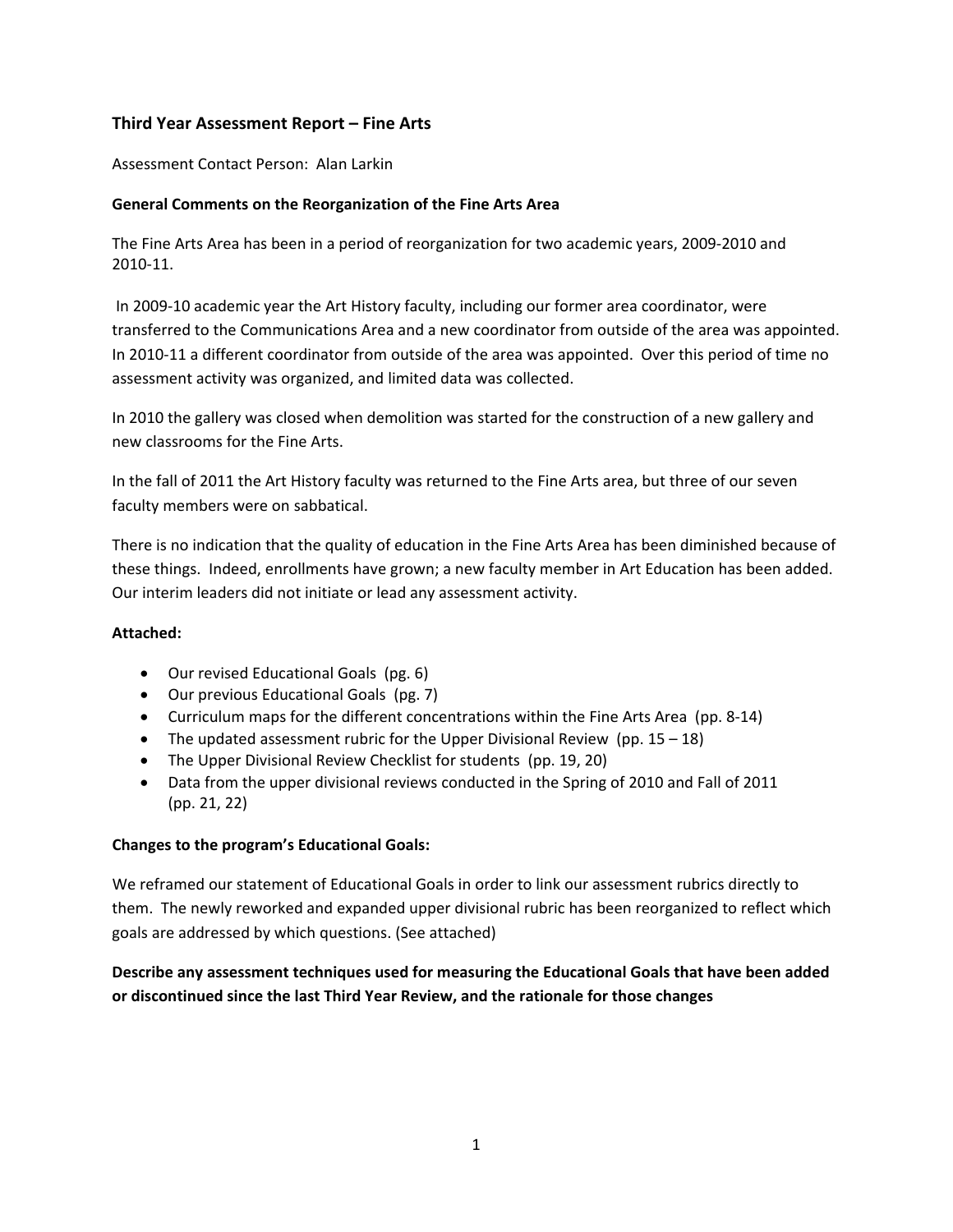# **Advising**

 As of Fall of 2011 advising templates are now digital. The information from the old paper template system has been transferred to the new system. It has resulted in greater reliability, a reduced workload for faculty advisors and better tracking of advisees.

#### **Rubrics**

Assessment discussions at faculty meetings have resulted in the development of rubrics in more classes.

# **Syllabi**

 Assessment discussions at faculty meetings have resulted in greater uniformity of syllabi throughout the program.

# **Surveys**

 The School of the Arts halted the surveys of student satisfaction with the advising process. Information gathered at school level was used to revise our current advising system. (see above)

# **External Review of BFA Exhibitions**

 Changes in leadership, faculty and the temporary closure of the gallery were responsible for halting the external reviews of the student art shows.

# **The Upper Divisional Assessment Rubric and Data (See attached)**

# **The Upper Divisional Review**

 This review continues to be our most significant assessment practice. The review rubric has been updated, and benchmarks establishing different levels of competence have been established for each question. Because it is a mid career review, questions are appropriately more heavily weighted towards the Performance and Thinking skills than towards Metacognitive skills.

Data from two semesters has been gathered.

# **What analysis has been done with this data? What conclusions has your department drawn?**

Even with limited data some trends are apparent.

 Answers to questions 1, 2, and 3 rank student performance as high. Since all of these questions assess student preparedness, it is at least clear that the importance of the upper divisional review and its place in the students' career at IUSB is understood. Students typically spend time organizing their presentations by selecting their work carefully and thinking about the visual presentation of it. Most students now come in with prepared remarks.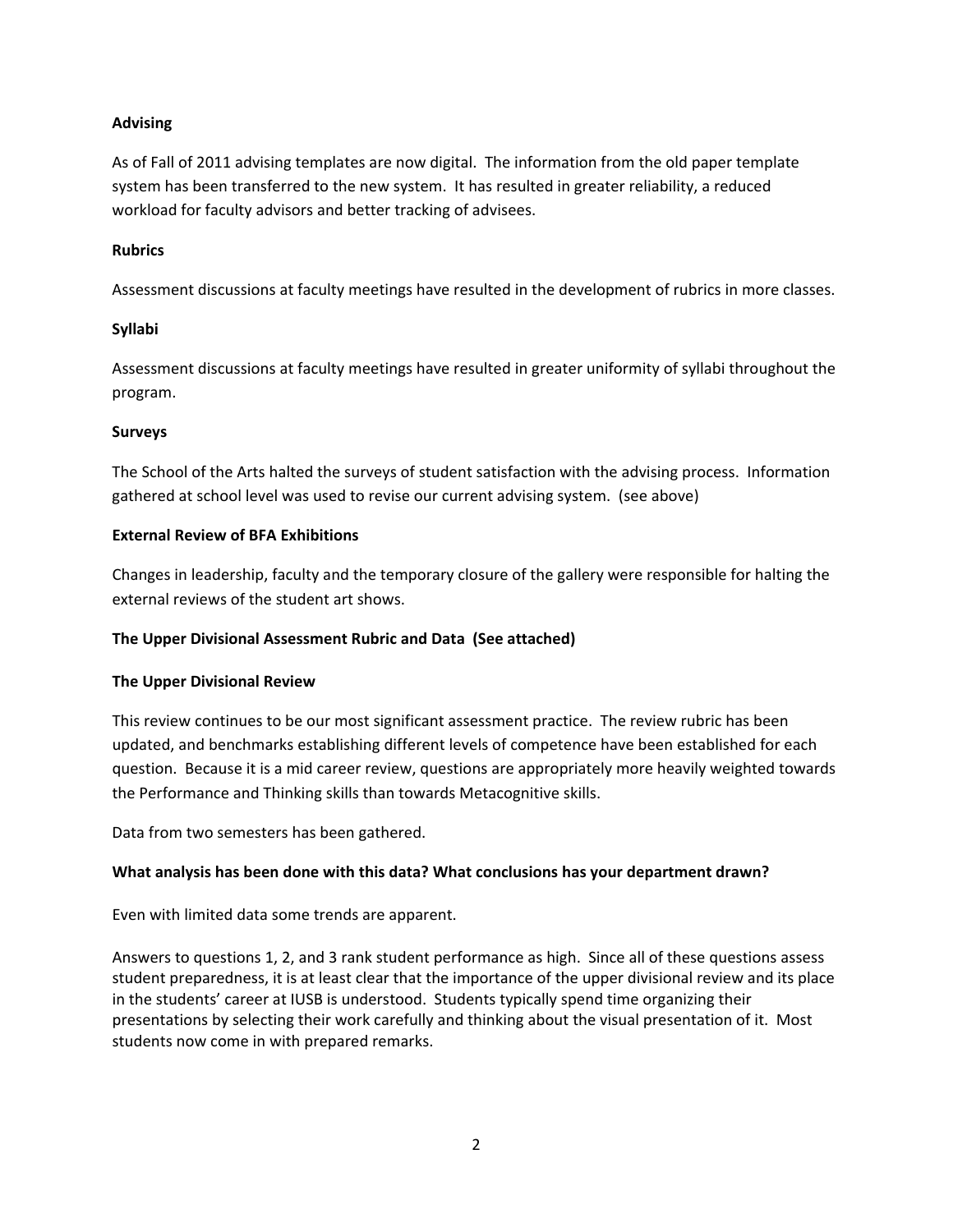Questions 6 and 8, which deal with the students' ability as designers and about their ability to cogently discuss their work, show a poorer performance. It has been noted by the faculty that students frequently fail to identify their strongest works and are often not very articulate when asked to describe them. We have felt for some time that work would need to be done here, and the preliminary data seem to support this. It is possible that some students perform poorly on this question, however, because they are caught by surprise not because they don't have an answer.

# What changes have been made to the program as a result? (Curriculum, classes offered, classes  **discontinued, scheduling, advising, faculty education etc. . .)**

 We feel that if students knew better how to prepare for the review that some of them would do so. We have decided to share a statement of expectations prior to the review. (See The Upper Divisional Review – a Checklist)

#### **How did assessment data and analysis support these changes?**

 The data suggest that students realize the importance of the review in their career. It is our feeling that a higher percentage of the students will do better on the more complicated questions in the review if they arrive with some warning.

 The rubric has definitely raised the bar. It should be clear that no amount of last minute study will bestow the ability to supply a considered response to a difficult question if the student does not understand the question in the first place. We anticipate that good students will no doubt be better prepared than before, and that the unengaged will probably do about the same. In the meantime everyone will certainly have a chance to improve their scores and will benefit from the extra study. Future candidates will be on alert.

# What changes does the department plan to make in the coming years to the program and to  **assessment techniques, and why?**

 Our capstone experience consists in part of an exhibition. We do not currently have a rubric for this, and feel that one should be developed.

 We have become more aware that our Educational Goals need to be matched by the development of carefully crafted Learning Objectives that can be more clearly measured, and will work to include these in future reports. While linking the Educational Objectives directly to the Upper Divisional rubric does in fact provide useful data, it would be even more revealing if we could more carefully define what our students should specifically know, for example, at the midterm or capstone review, and whether or not we have achieved that. Clearly this is a tricky process in the arts, since there are no national benchmarked tests available (Draw this pirate!), but it is one that is worthy of discussion.

 We have begun the process of evaluating our programs by using curriculum maps. (See attached) Interesting discussions have resulted that have suggested some revisions.

 We are looking at possible ways to develop a longitudinal study of student achievement. The most promising idea is to require the use of a digital portfolio. We have talked about several ways to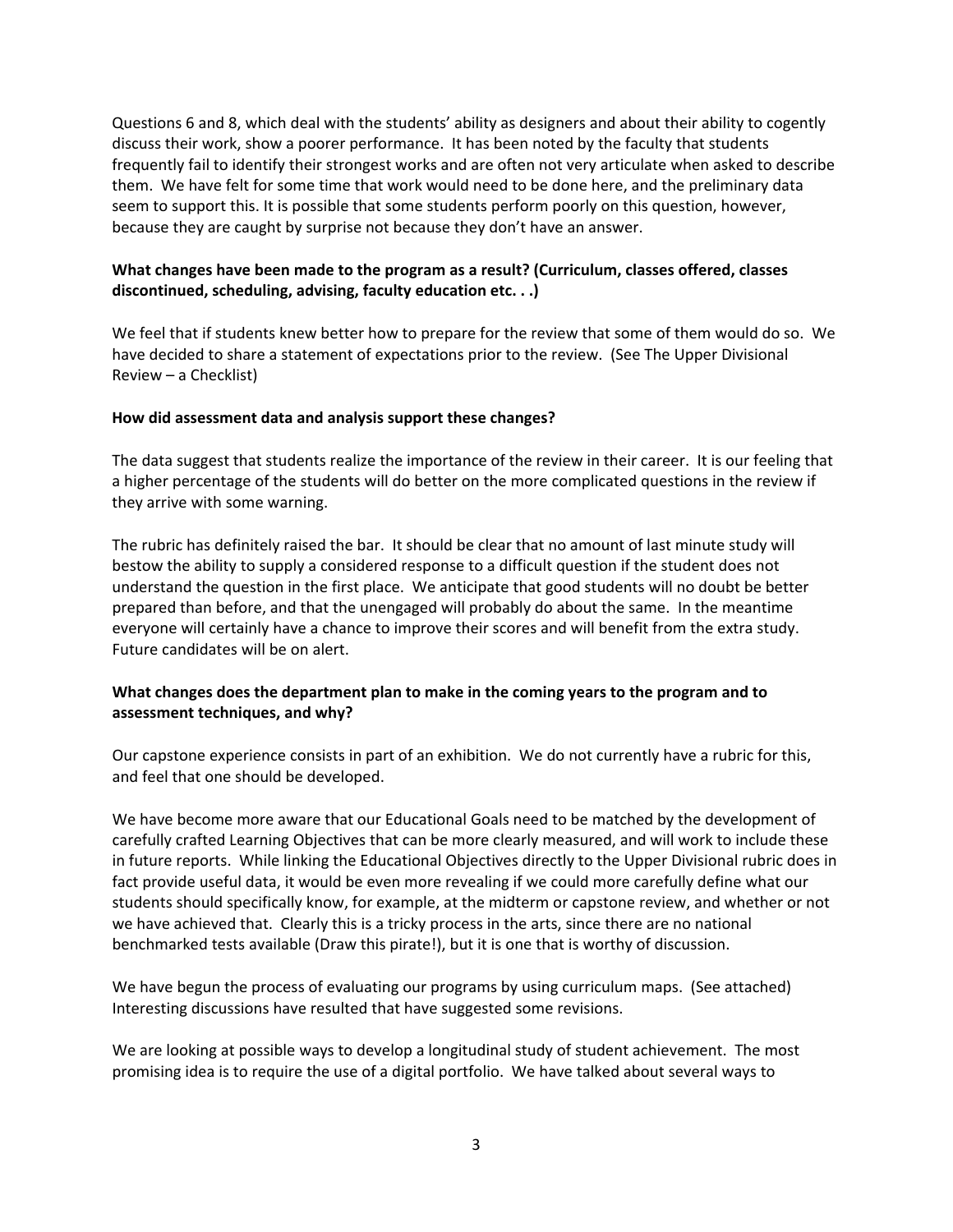accomplish this, including the use of student-purchased software such as TaskStream. We have also discussed the use of simple digital portfolios based in PowerPoint.

There are a few interesting problems that need to be resolved for this kind of review to be successful.

- First, it should not add significantly to the financial burden on the student. The demographics of our student body should cause us to carefully consider requiring additional expenditure of money.
- Second, it should not add significantly to the burden on the faculty, particularly in physically creating the portfolios. Our program has a good reputation in our region because all of the faculty are known for the quality of their work. It is important that our art faculty not gratuitously whittle away at their time in the studio. Our students have a right to study with practicing artists, not just teachers.
- Third, it might not need to be employed on all students who take studio classes. We feel that our last two upper divisional reviews are typical and that we usually see approximately twentyfive students each year. We have hundreds of students, however, who take studio classes. We should carefully select an appropriate population at an appropriate time to initiate the longitudinal study.

# **How were faculty, students, administration, alumni and other groups involved in assessment?**

The assessment process causes us to ponder this question every year. Clearly greater involvement with our alumni would be a good thing. Perhaps, the School of the Arts, with its office staff, could facilitate that. The faculty, on the other hand, is always involved in discussing the success of the program at its monthly meetings. This year we will begin to disseminate more information to our students, particularly through the Upper Divisional Review process.

We also post our assessment reports on the school's web page.

#### **How were assessment data and results shared with faculty, students, administration and alumni?**

Our data will be posted on the school's web page.

# **Does your academic program have courses which fulfill General Education requirements? What general education goals does the course address? How do you assess whether these goals have been met?**

We offer two sets of courses, the A109 series and the A190 series. In the fall of 2012 we are offering seven sections of A-109 including two online. That semester we are also offering eight A190 courses, including 5 focusing on photography, two focusing on media and culture, and one focusing on the history and practice of printmaking. I have included our bulletin listings below.

No formal steps have been taken at this point to assess these programs.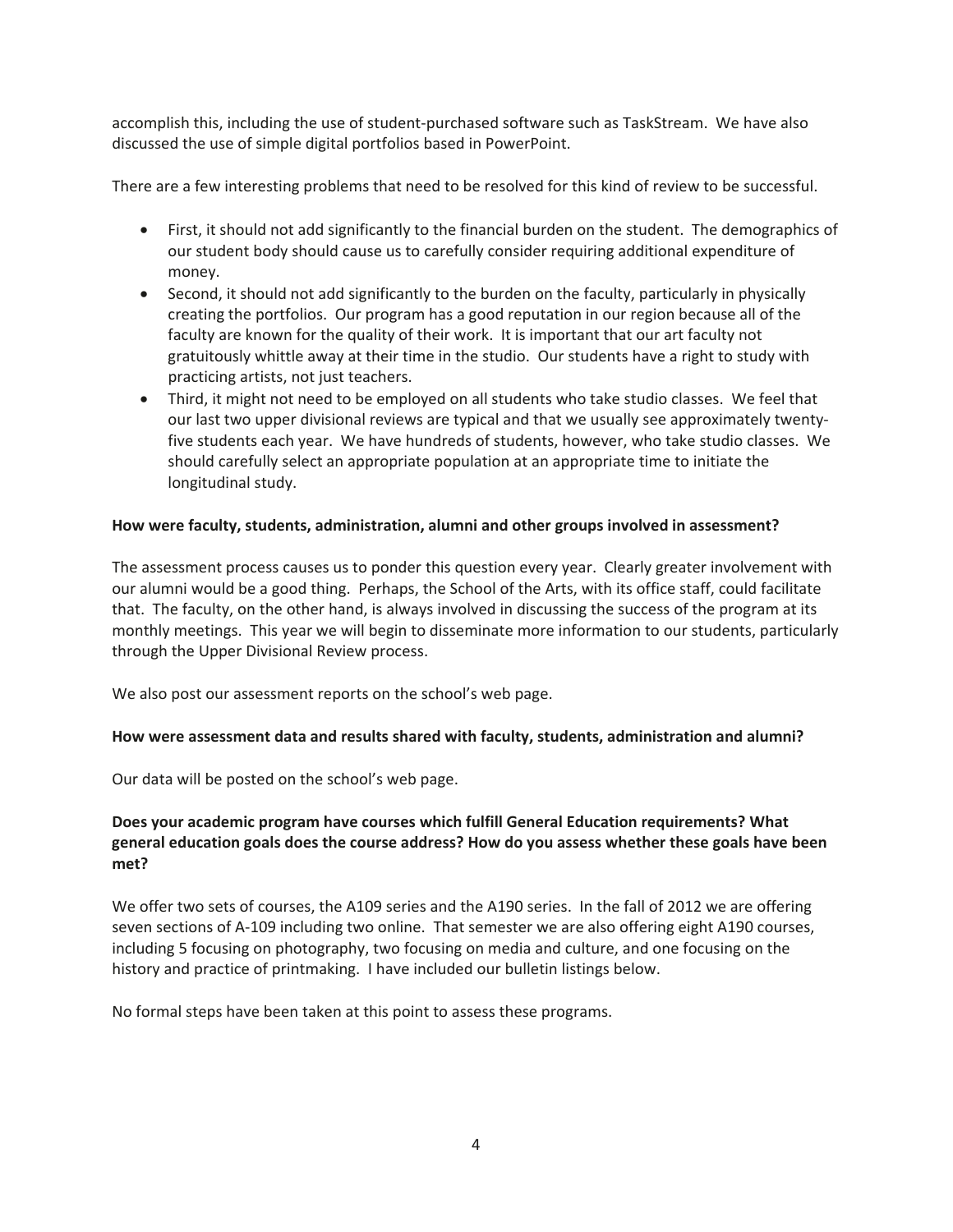#### **FINA‐A 109 ways of seeing: visual literacy (3 cr.)**

 This survey provides an overview to assist students in their appreciation and understanding of visual culture throughout human development. It investigates the nature and culture of seeing: how we see ourselves and our world as influenced by physiological, environmental and cultural conditions.

#### **FINA‐A 190 ART, AESTHETICS, AND CREATIVITY (3 cr.)**

 Explores artistic disciplines and associated forms, materials, and practices. Develops students' making, looking, and listening skills. Through the creative process, students explore relationships to other individuals and cultures, and review the implications of their learning for their personal, academic, and professional pursuits.

#### In one paragraph, please summarize the most important impacts of assessment on student learning in  **the program.**

 The Fine Arts faculty believes that assessment has been useful in helping us to improve the quality of our program. Discussion of the rubrics and of the longitudinal study will be ongoing. We are confident that more data will begin to show that we have been a strong program, and will help us to learn how to become even stronger. We will continue to reflect on how to help our students learn more.

 We are expecting an improvement in the Upper Divisional scores because we will be giving our students better tools to prepare for it, an important educational experience for them that should mark a turning point in their careers at the school.

# **Is there any other information that you would like included in this report?**

 From the curriculum maps it should be clear that the Fine Arts program is complicated and rich. Faculty teach a broad array of classes and oversee facilities that need constant attention, maintenance and improvement to keep abreast of technological developments. The faculty is made up of serious artists who are also serious teachers, people who share ideas about how to teach effectively in the classroom, and how to mentor students into careers in the arts. We have been successful at sending many of our students into the community to become active participants and leaders in the arts. We intend to do everything in our power to ensure that our students have the best preparation they can possibly have to continue to do so.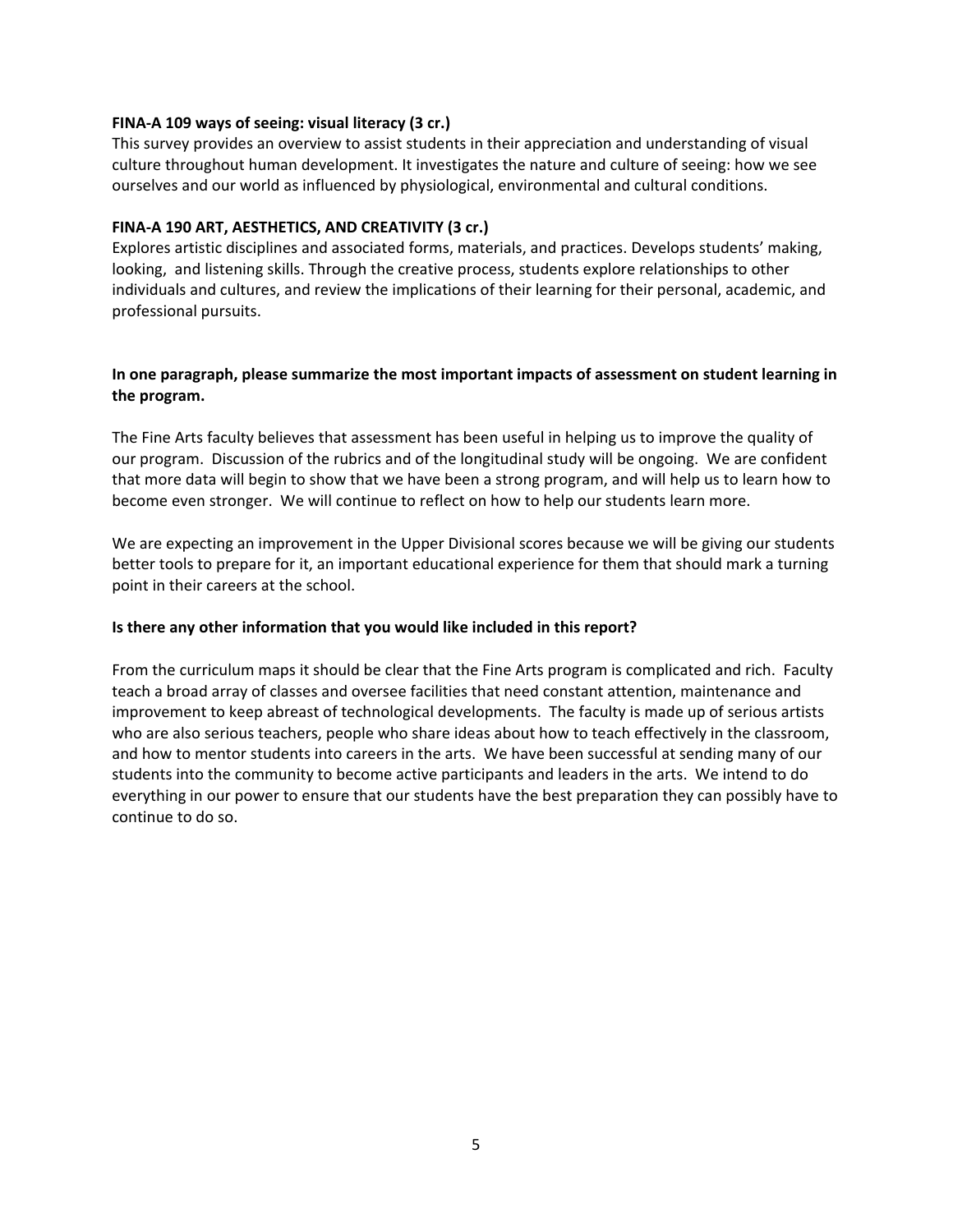# **Revised Educational Goals for BFA Students in the Fine Arts**

#### **Performance Skills**:

- A high level of technical proficiency in the student's chosen medium or media and an in-depth knowledge of the chosen area (s) of specialization.
- $\bullet$  A basic knowledge of technological developments applicable to the chosen discipline(s),
- improve writing and speaking skills,
- A broad knowledge of the history of art.

# **Thinking Skills:**

- x **Analytical Skills:**
	- $\circ$  Being able to solve basic problems, including technical troubleshooting and image creation problems.
	- $\circ$  Developing the ability to make valid assessments of artistic and design quality
- x **Synthetic Skills:**
	- $\circ$  Being able to use what you have learned to resolve a new and unfamiliar problem.
- x **Creative Skills:**
	- R Being able to conduct research**.**

#### **Metacognitive Skills:**

• Develop the ability to learn independently. Freeing oneself from the need for outside guidance, attaining independence of thought, the ability to establish one's own research and production methodologies.

#### **Productive Dispositions or Habits of Mind:**

- Keeping open to the input of new ideas.
- Ability to contextualize one's work. Develop appreciation for learning in different disciplines (humanities, social sciences, and sciences)
- an understanding of the role that arts fill in the fabric of society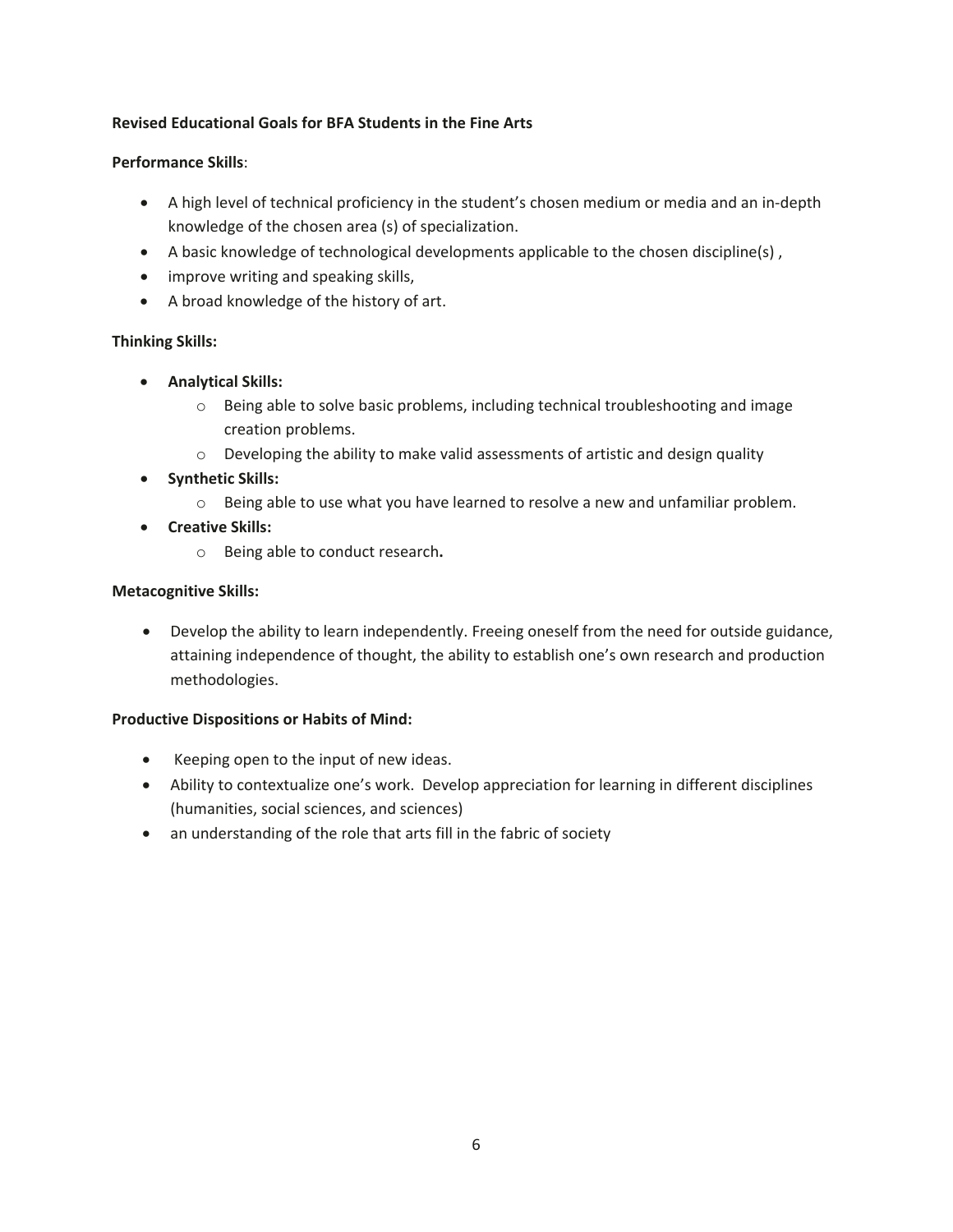#### *Educational goals for BFA students in the Fine Arts - 2009*

- 1. Discipline specific knowledge and skills
	- a. A broad knowledge of the history of art
	- b. A basic knowledge of technological developments applicable to the chosen discipline (s)
	- c. Skill in drawing that is sufficient to communicate visually ideas appropriate for the area of specialization
	- d. A high level of technical proficiency in the student's chosen medium or media and an indepth knowledge of the chosen area (s) of specialization
	- e. Develop skills necessary to pursue a career in the visual arts
- 2. Basic academic skills
	- a. improve writing and speaking skills
	- b. develop appreciation for learning in different disciplines (humanities, social sciences, and sciences)
- 3. Higher order thinking skills
	- a. ability to make valid assessments of artistic and design quality
	- b. ability to utilize both intuitive and critical thinking skills in their work and in the evaluation of the works of others
	- c. develop the ability to learn independently
	- d. the use of critical thinking skills in the application of basic design principles, concepts, and terminology in their own work and in the analysis of the work of others
- 4. Academic values
	- a. an understanding of the role that arts fill in the fabric of society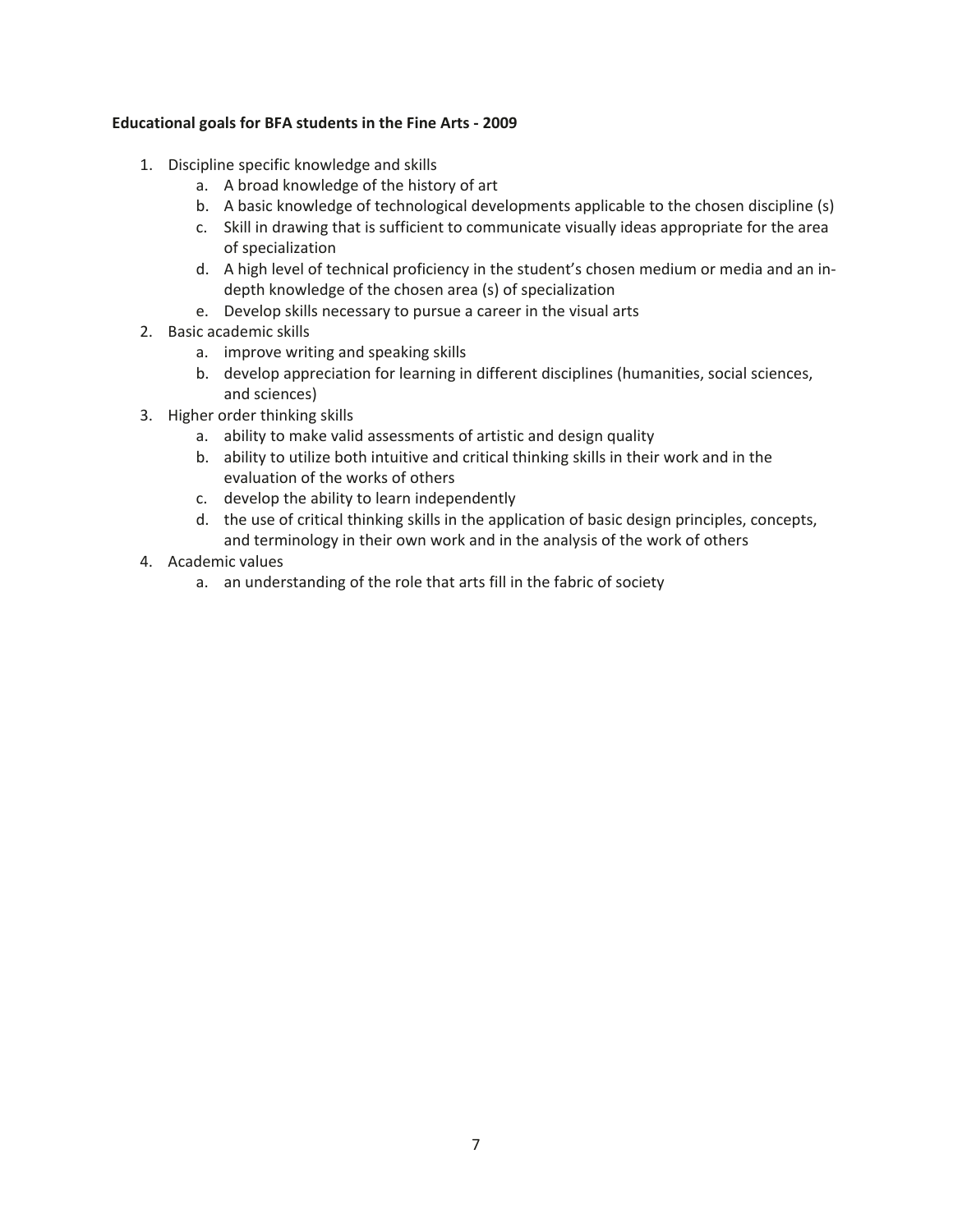#### **Art History Curriculum Map**

**Performance Skills**: Learning how to perform basic tasks

# **Thinking Skills:**

- **Analytical Skills:** Being able to solve common problems
- **Synthetic Skills:** Being able to project beyond what you have specifically learned to resolve a new problem
- **Creative Skills:** Being able to conduct research

 **Metacognitive Skills:** Being able to learn how to learn. Freeing oneself from the need for outside guidance, attaining independence of thought, the ability to establish one's own research and writing methodologies.

 **Productive Dispositions or Habits of Mind:** Keeping open to the input of new ideas. Ability to contextualize one's work. Develop appreciation for learning in different an understanding of the role that arts fill in the fabric of society.

|                                                               |                              | <b>Thinking Skills</b> |           |          |                      | ៦                                         |
|---------------------------------------------------------------|------------------------------|------------------------|-----------|----------|----------------------|-------------------------------------------|
|                                                               | <b>Skills</b><br>Performance | Analyticall            | Synthetic | Creative | Metacognitive Skills | Productive Dispositions<br>Habits of Mind |
| <b>ART HISTORY</b>                                            |                              |                        |           |          |                      |                                           |
| FINA-A 101 Ancient and Medieval Art                           |                              |                        |           |          |                      |                                           |
| FINA-A 102 Renaissance Through Modern Art                     |                              |                        |           |          |                      |                                           |
| FINA-A 109 Ways Of Seeing: Visual Literacy                    |                              |                        |           |          |                      |                                           |
| FINA-A 190 Art, Aesthetics, and Creativity                    |                              |                        |           |          |                      |                                           |
| FINA-A 300 Topics in Art History                              |                              |                        |           |          |                      |                                           |
| FINA-A 303 Art Since 1945                                     |                              |                        |           |          |                      |                                           |
| FINA-A 306 Women in the Visual Arts                           |                              |                        |           |          |                      |                                           |
| FINA-A 307 Introduction to Non-Western Art                    |                              |                        |           |          |                      |                                           |
| FINA-A 308 Modern Art 1900-1945                               |                              |                        |           |          |                      |                                           |
| FINA-A 309 Survey of the History of Architecture and Urbanism |                              |                        |           |          |                      |                                           |
| FINA-A 320 Art of the Medieval World                          |                              |                        |           |          |                      |                                           |
| FINA-A 328 Art and Architecture of the Medieval Period        |                              |                        |           |          |                      |                                           |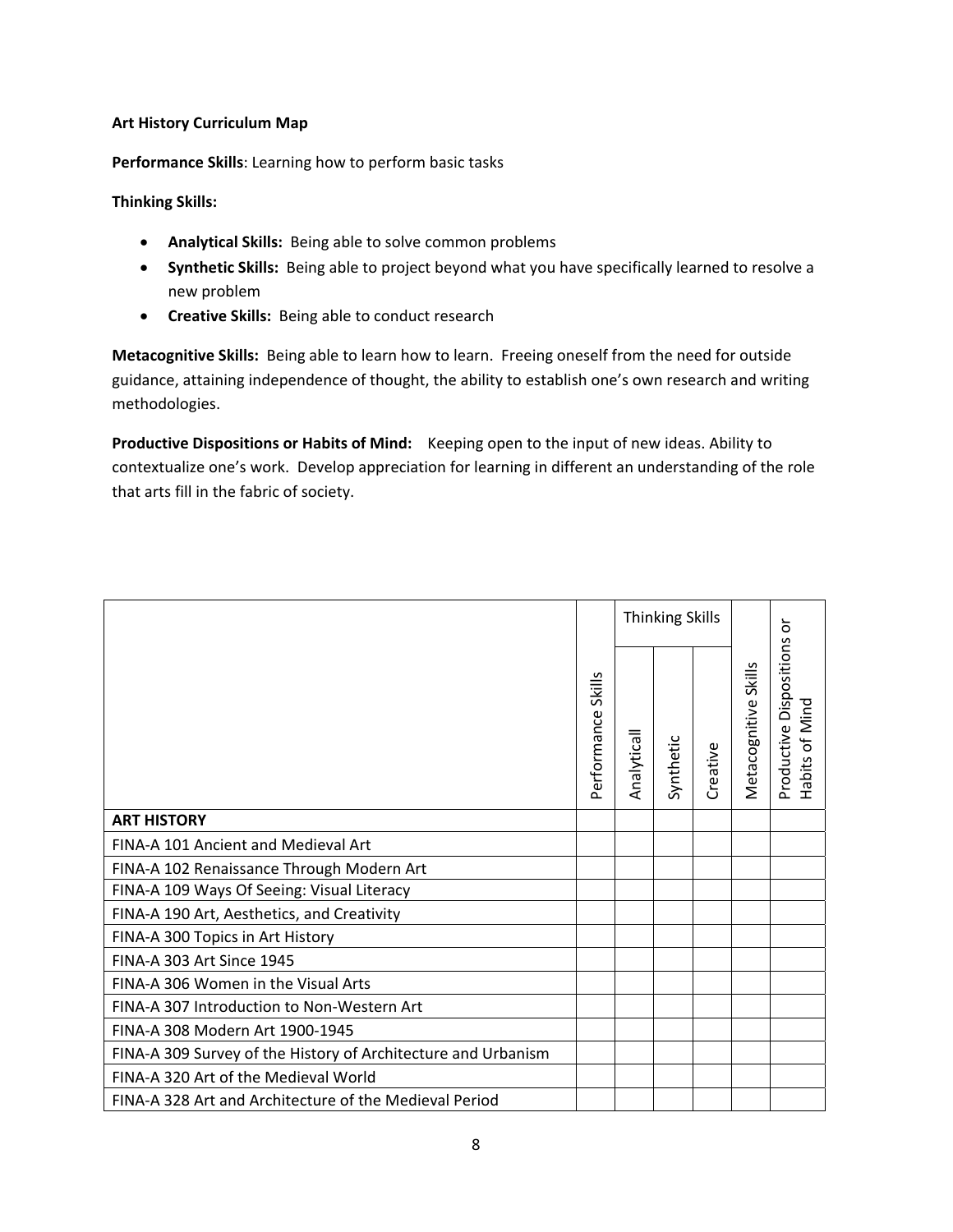| FINA-A 332 Sixteenth and Seventeenth Century Art in Southern  |  |  |  |
|---------------------------------------------------------------|--|--|--|
| Europe                                                        |  |  |  |
| FINA-A 333 From Van Eyck to Vermeer                           |  |  |  |
| FINA-A 341 Nineteenth Century European Art                    |  |  |  |
| FINA-A 343 American Art                                       |  |  |  |
| FINA-A 390 Museum Studies I: Methods, History, Issues         |  |  |  |
| FINA-A 399 Art, Aesthetics, And Creativity                    |  |  |  |
| FINA-A 400 Senior Seminar                                     |  |  |  |
| FINA-A 407 Topics in the History of Architecture and Urbanism |  |  |  |
| FINA-A 408 Art History Internship                             |  |  |  |
| FINA-A 409 Capstone Course                                    |  |  |  |
| FINA-A 420 Upper-Level Seminar in Art History                 |  |  |  |
| FINA-A 427 Theories of Color                                  |  |  |  |
| FINA-A 470 Problems in Art History                            |  |  |  |
| FINA-A 477 History of Photography                             |  |  |  |
| FINA-A 490 Topics in Art History                              |  |  |  |
|                                                               |  |  |  |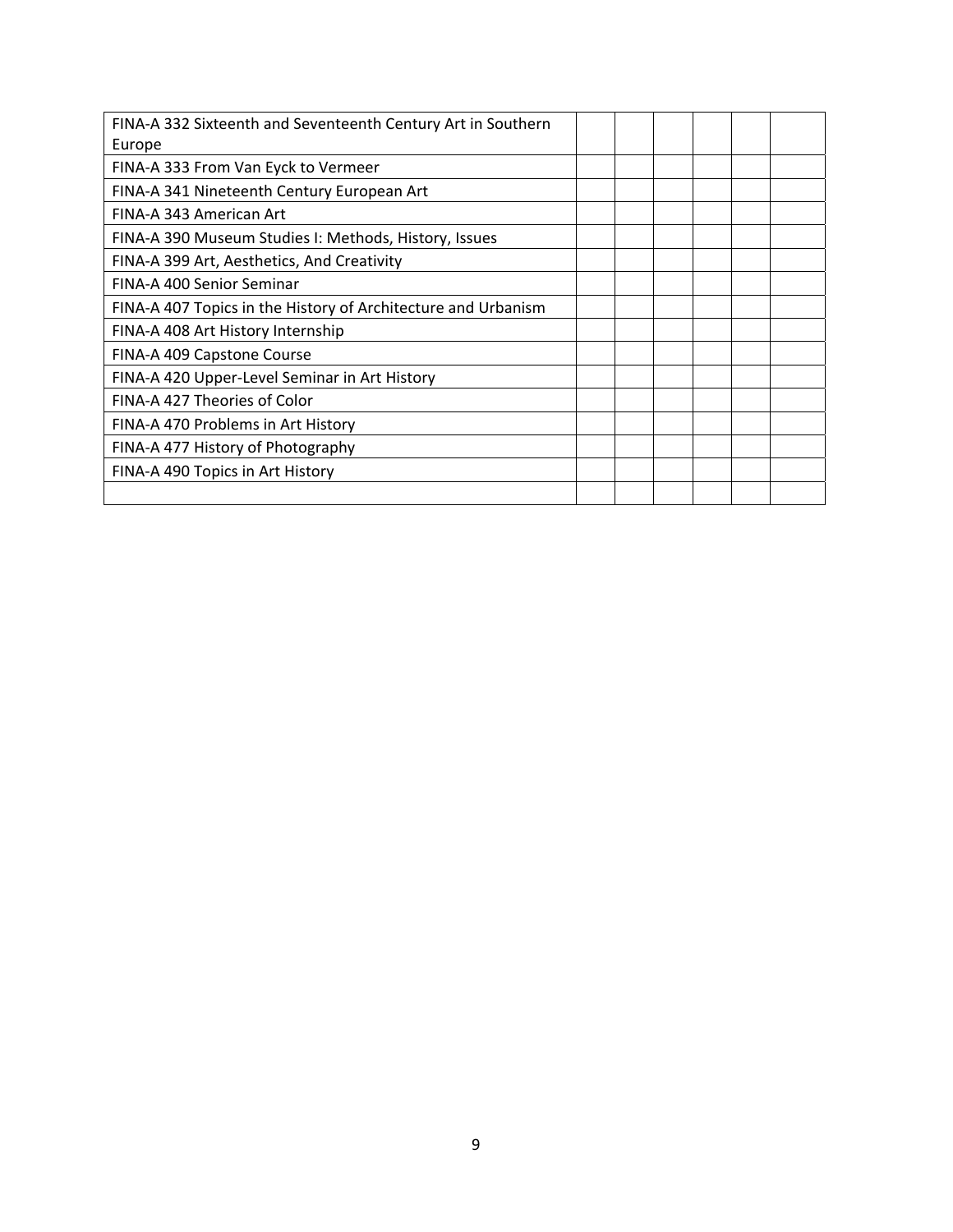# **Foundation and Capstone Curriculum Map**

**Performance Skills**: Learning how to perform technical tasks.

# **Thinking Skills:**

- **Analytical Skills:** Being able to solve common problems, including technical troubleshooting and image creation problems.
- **Synthetic Skills:** Being able to project beyond what you have specifically learned to resolve a new problem.
- **Creative Skills:** Being able to conduct research.

 **Metacognitive Skills:** Being able to learn how to learn. Freeing oneself from the need for outside guidance, attaining independence of thought, the ability to establish one's own research and writing methodologies.

 **Productive Dispositions or Habits of Mind:** Keeping open to the input of new ideas. Ability to contextualize one's work. Develop appreciation for learning in different an understanding of the role that arts fill in the fabric of society.

|                                                 |                              | <b>Thinking Skills</b> |              |          |                      |                                              |
|-------------------------------------------------|------------------------------|------------------------|--------------|----------|----------------------|----------------------------------------------|
|                                                 | <b>Skills</b><br>Performance | Analyticall            | Synthetic    | Creative | Metacognitive Skills | Productive Dispositions or<br>Habits of Mind |
| <b>FOUNDATION LEVEL</b>                         |                              |                        |              |          |                      |                                              |
| FINA-F 100 Fundamental Studio-Drawing           | X                            | X                      | $\mathsf{x}$ |          |                      |                                              |
| FINA-F 101 Fundamental Studio-3D                | X                            | x                      | x            |          |                      |                                              |
| FINA-F 102 Fundamental Studio-2D                | x                            | x                      | x            |          |                      |                                              |
| FINA-P 273 Computer Art and Design I            | X                            | x                      | X            |          |                      |                                              |
|                                                 |                              |                        |              |          |                      |                                              |
| <b>ART HISTORY</b>                              |                              |                        |              |          |                      |                                              |
| FINA-A 101 Ancient and Medieval Art             |                              |                        |              |          |                      |                                              |
| FINA-A 102 Renaissance Through Modern Art       |                              |                        |              |          |                      |                                              |
|                                                 |                              |                        |              |          |                      |                                              |
| <b>CAPSTONE COURSES</b>                         |                              |                        |              |          |                      |                                              |
| FINA-T 390 Literary and Intellectual Traditions |                              |                        |              |          |                      | X                                            |
| FINA-U 401 Special Topics in Studio Art         |                              |                        |              |          |                      |                                              |
| FINA-Y 398 Professional Practices in Fine Arts  |                              |                        |              |          |                      |                                              |
| FINA-S 499 Bachelor of Fine Arts Final Review   |                              |                        |              |          |                      | х                                            |
|                                                 |                              |                        |              |          |                      |                                              |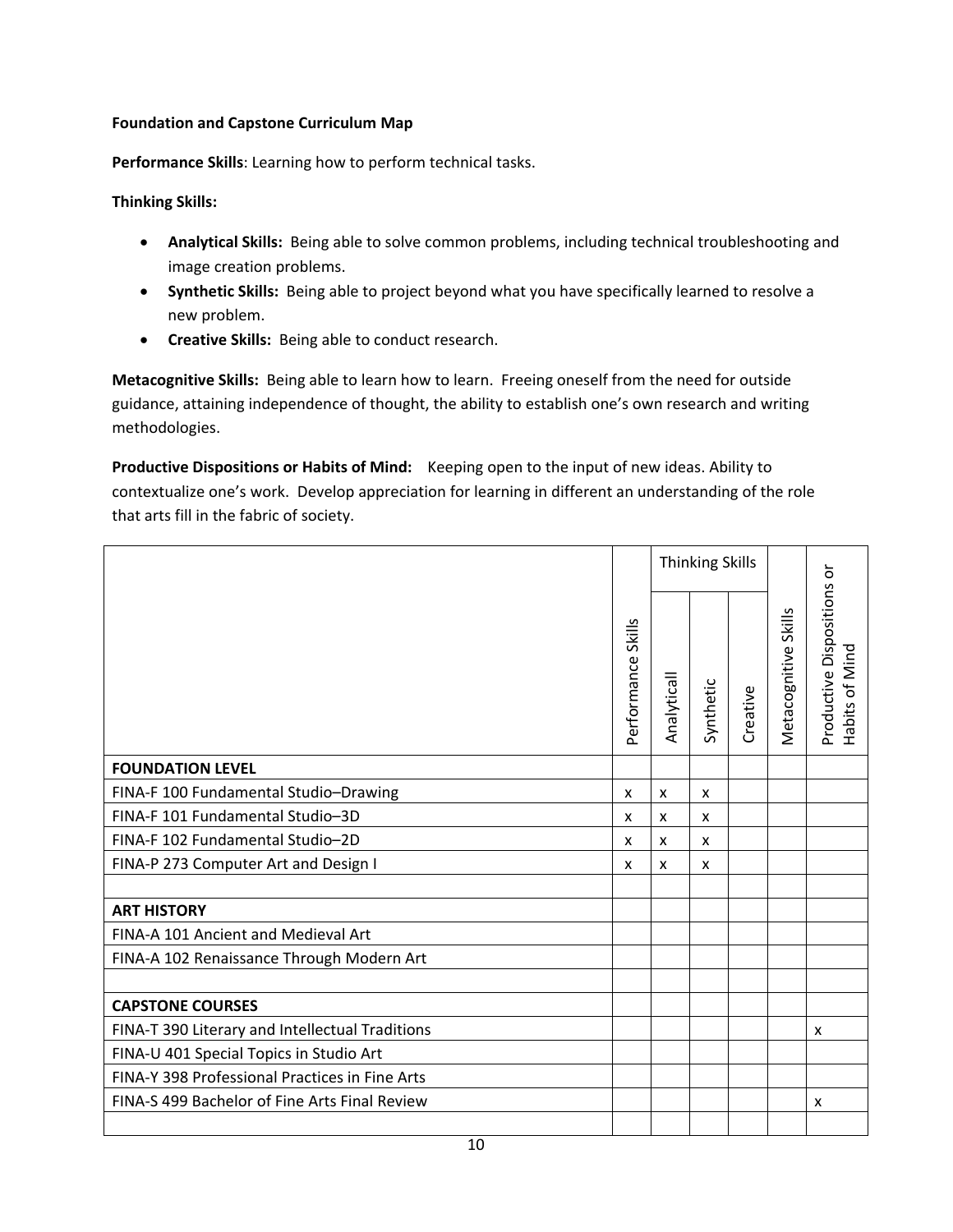# **Painting and Drawing Curriculum Map**

**Performance Skills**: Learning how to perform technical tasks.

# **Thinking Skills:**

- **Analytical Skills:** Being able to solve common problems, including technical troubleshooting and image creation problems.
- **Synthetic Skills:** Being able to project beyond what you have specifically learned to resolve a new problem.
- **Creative Skills:** Being able to conduct research.

 **Metacognitive Skills:** Being able to learn how to learn. Freeing oneself from the need for outside guidance, attaining independence of thought, the ability to establish one's own research and writing methodologies

 **Productive Dispositions or Habits of Mind:** Keeping open to the input of new ideas. Ability to contextualize one's work. Develop appreciation for learning in different an understanding of the role that arts fill in the fabric of society.

|                                            |                              |                           | <b>Thinking Skills</b> |              |                      |                                                                       |
|--------------------------------------------|------------------------------|---------------------------|------------------------|--------------|----------------------|-----------------------------------------------------------------------|
|                                            | <b>Skills</b><br>Performance | Analyticall               | Synthetic              | Creative     | Metacognitive Skills | Dispositions<br>P<br>of Min<br>Productive<br>Habits<br>$\overline{5}$ |
| DRAWING AND PAINTING CURRICULUM MAP        |                              |                           |                        |              |                      |                                                                       |
| FINA-F 100 Fundamental Studio Drawing      | X                            | x                         |                        |              |                      |                                                                       |
| FINA-S 200 Drawing 1                       | X                            | x                         |                        |              |                      |                                                                       |
| FINA-S 230 Painting 1                      | X                            | x                         |                        |              |                      |                                                                       |
| FINA-S 301 Drawing 2                       | x                            | x                         | x                      | X            |                      |                                                                       |
| FINA-S 331 Painting 2                      | X                            | x                         | X                      | X            |                      |                                                                       |
| FINA-S 401 Drawing 3                       |                              | $\boldsymbol{\mathsf{x}}$ | x                      | x            |                      | x                                                                     |
| FINA-S 403 Anatomy for the Artist          | X                            | x                         | X                      | X            | X                    |                                                                       |
| FINA-S 431 Painting 3                      |                              | $\boldsymbol{\mathsf{x}}$ | x                      | x            |                      | X                                                                     |
| FINA-S 402 Pastel Drawing                  | X                            | x                         | X                      | $\mathsf{x}$ | X                    |                                                                       |
| FINA-S 497 Independent Study in Studio Art |                              |                           | x                      | X            | x                    | X                                                                     |
| FINA-S 405 Bachelor of Fine Arts Drawing   |                              |                           | X                      | X            | X                    | X                                                                     |
| FINA-S 432 Bachelor of Fine Arts Painting  |                              |                           | X                      | x            | X                    | x                                                                     |
|                                            |                              |                           |                        |              |                      |                                                                       |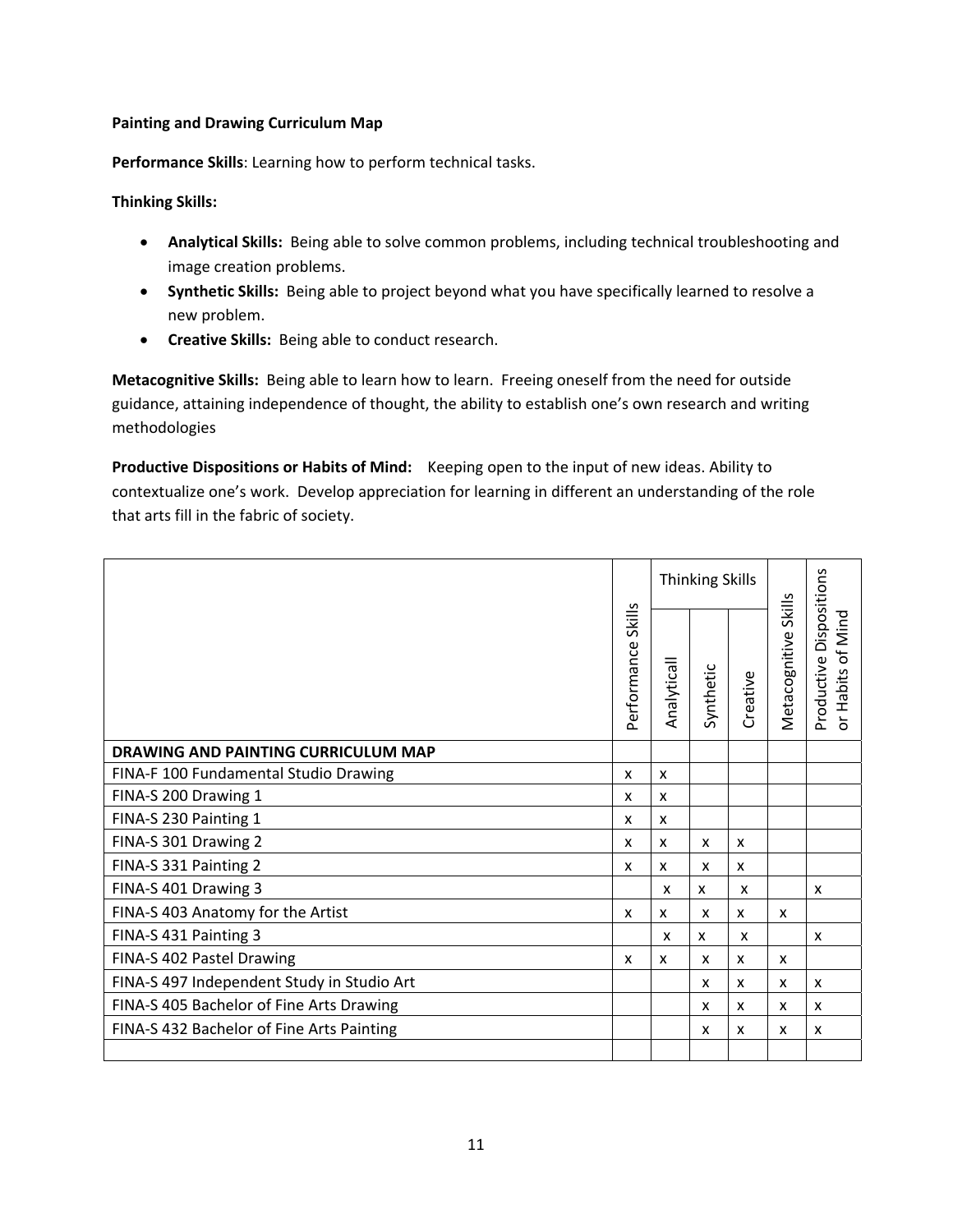# **Photography Curriculum Map**

 **Performance Skills**: Learning how to perform technical tasks, (camera operations, image processing, presentation, matting or drymounting.)

 **Thinking Skills:**

- **Analytical Skills:** Being able to solve common problems, including technical troubleshooting and  image creation problems.
- **Synthetic Skills:** Being able to project beyond what you have specifically learned to resolve a new problem.
- **Creative Skills:** Being able to conduct research, (Create Images in a specific genre.)

 **Metacognitive Skills:** Being able to learn how to learn. Freeing oneself from the need for outside guidance, attaining independence of thought, the ability to establish one's own research and writing methodologies

 **Productive Dispositions or Habits of Mind:** Keeping open to the input of new ideas. Ability to contextualize one's work. Develop appreciation for learning in different an understanding of the role that arts fill in the fabric of society.

|                                                 |                              | <b>Thinking Skills</b> |                           |          |                                |                                                                                            |
|-------------------------------------------------|------------------------------|------------------------|---------------------------|----------|--------------------------------|--------------------------------------------------------------------------------------------|
|                                                 | <b>Skills</b><br>Performance | Analyticall            | Synthetic                 | Creative | <b>Skills</b><br>Metacognitive | Dispositions<br>Mind<br>$\overline{\sigma}$<br>Productive<br>Habits<br>$\overline{\sigma}$ |
| PHOTOGRAPHY CURRICULUM MAP                      |                              |                        |                           |          |                                |                                                                                            |
| FINA-S 296 Fundamentals of Digital Photography  | x                            | x                      | $\boldsymbol{\mathsf{x}}$ | X        |                                |                                                                                            |
| FINA-S 304 Digital Imaging                      | X                            | X                      | $\boldsymbol{\mathsf{x}}$ | x        |                                |                                                                                            |
| FINA-S 392 Intermediate Photography             | x                            | x                      | x                         | x        |                                |                                                                                            |
| FINA-S 406 Artificial Lighting                  |                              | x                      | x                         | x        |                                |                                                                                            |
| FINA-S 407 Alternative Processes in Photography |                              | X                      | x                         | x        |                                |                                                                                            |
| FINA-S 423 Large Format Photography             |                              |                        | $\boldsymbol{\mathsf{x}}$ | x        |                                |                                                                                            |
| FINA-S 492 Bachelor of Fine Arts Photography    |                              |                        |                           |          | x                              | X                                                                                          |
| FINA-S 495 Advanced Photo Systems               |                              |                        |                           | x        | x                              | x                                                                                          |
|                                                 |                              |                        |                           |          |                                |                                                                                            |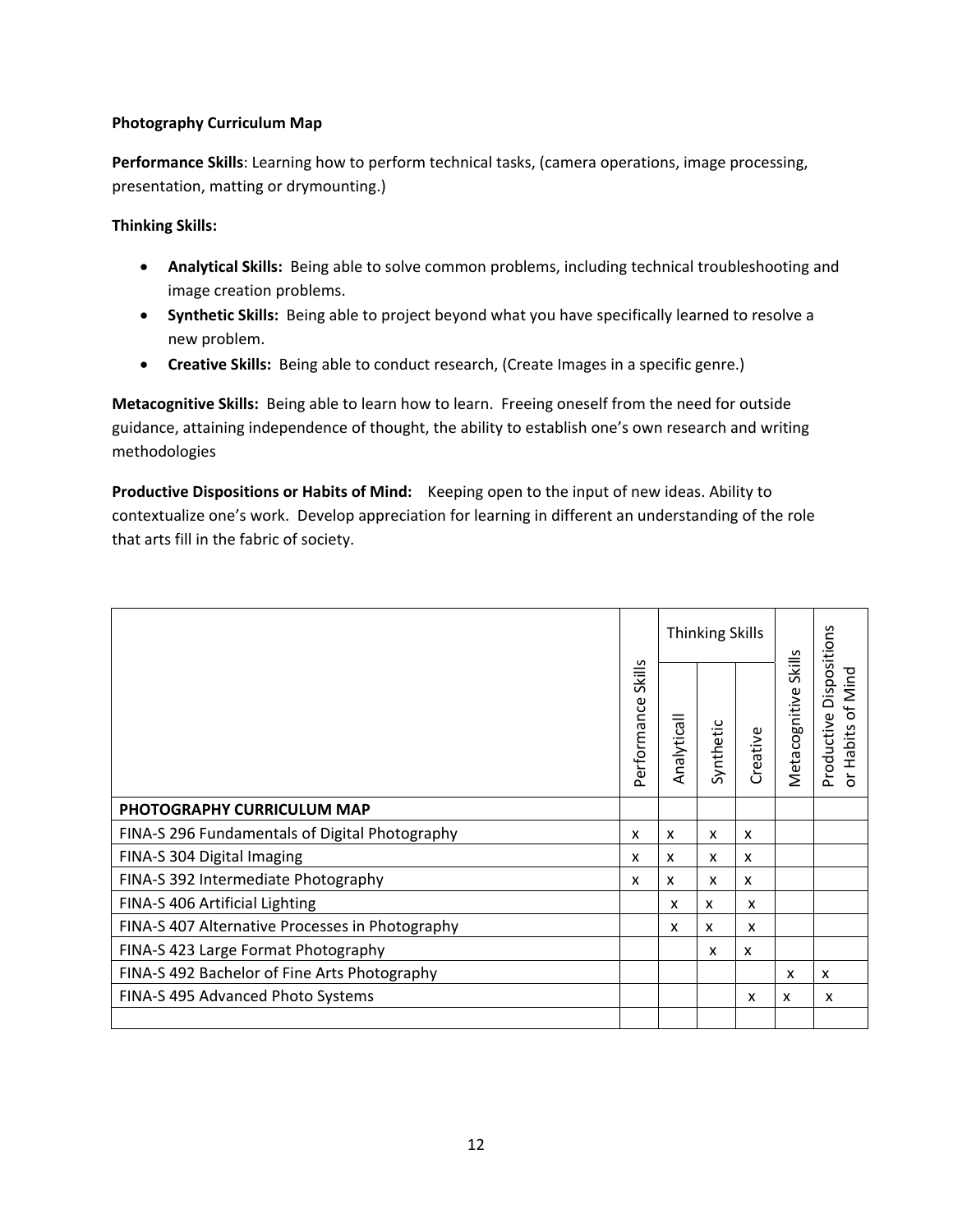# **Printmaking Curriculum Map**

**Performance Skills**: Learning how to perform technical tasks, (eg. Learning how to make an aquatint etching, learning how to register colors in silkscreen)

# **Thinking Skills:**

- **Analytical Skills:** Being able to solve common problems, including technical troubleshooting and image creation problems, ("My print is too light. What should I do?", "I'm having difficulty drawing this hand, what would be a productive approach?")
- **•** Synthetic Skills: Being able to project beyond what you have specifically learned to resolve a new problem, ("I would like to create a gradation of values. Is there a procedure that I can find or invent to do this?", "I am having difficulty resolving this design. Which design principle would help me?"
- **•** Creative Skills: Being able to conduct research, ("I have an idea. How can I achieve it?")

**Metacognitive Skills:** Being able to learn how to learn. Freeing oneself from the need for outside guidance, attaining independence of thought, the ability to establish one's own research and production methodologies. ("Now that I have resolved my instructor's assignment, how can I begin to create my own path and set my own goals?")

**Productive Dispositions or Habits of Mind:** Keeping open to the input of new ideas. Ability to contextualize one's work. Develop appreciation for learning in different an understanding of the role that arts fill in the fabric of society.

|                                              |                           | <b>Thinking Skills</b>    |           |          |                           |                                                                     |
|----------------------------------------------|---------------------------|---------------------------|-----------|----------|---------------------------|---------------------------------------------------------------------|
|                                              | Skills<br>Performance     | Analyticall               | Synthetic | Creative | Skills<br>Metacognitive   | Productive Dispositions<br>of Mind<br>Habits<br>$\overline{\sigma}$ |
| PRINTMAKING CURRICULUM MAP                   |                           |                           |           |          |                           |                                                                     |
| FINA-S 240 Basic Printmaking Media           | X                         | X                         |           |          |                           |                                                                     |
| FINA-S 302 Printmaking II Book Arts          | X                         | X                         | X         | X        |                           |                                                                     |
| FINA-S 341 Printmaking II Intaglio           | x                         | $\boldsymbol{\mathsf{x}}$ | X         | x        |                           |                                                                     |
| FINA-S 343 Printmaking II Lithography        | X                         | X                         | x         | x        |                           |                                                                     |
| FINA-S 344 Printmaking II Silkscreen         | X                         | $\boldsymbol{\mathsf{x}}$ | X         | X        |                           |                                                                     |
| FINA-S 417 Hand Papermaking I                | $\boldsymbol{\mathsf{x}}$ | $\boldsymbol{\mathsf{x}}$ | X         | X        |                           |                                                                     |
| FINA-S 442 Bachelor of Fine Arts Printmaking |                           |                           | X         | X        | X                         | X                                                                   |
| FINA-S 447 Printmaking III                   |                           |                           | X         | X        | $\boldsymbol{\mathsf{x}}$ | X                                                                   |
| FINA-S 497 Independent Study in Printmaking  |                           |                           | x         | X        | X                         | X                                                                   |
|                                              |                           |                           |           |          |                           |                                                                     |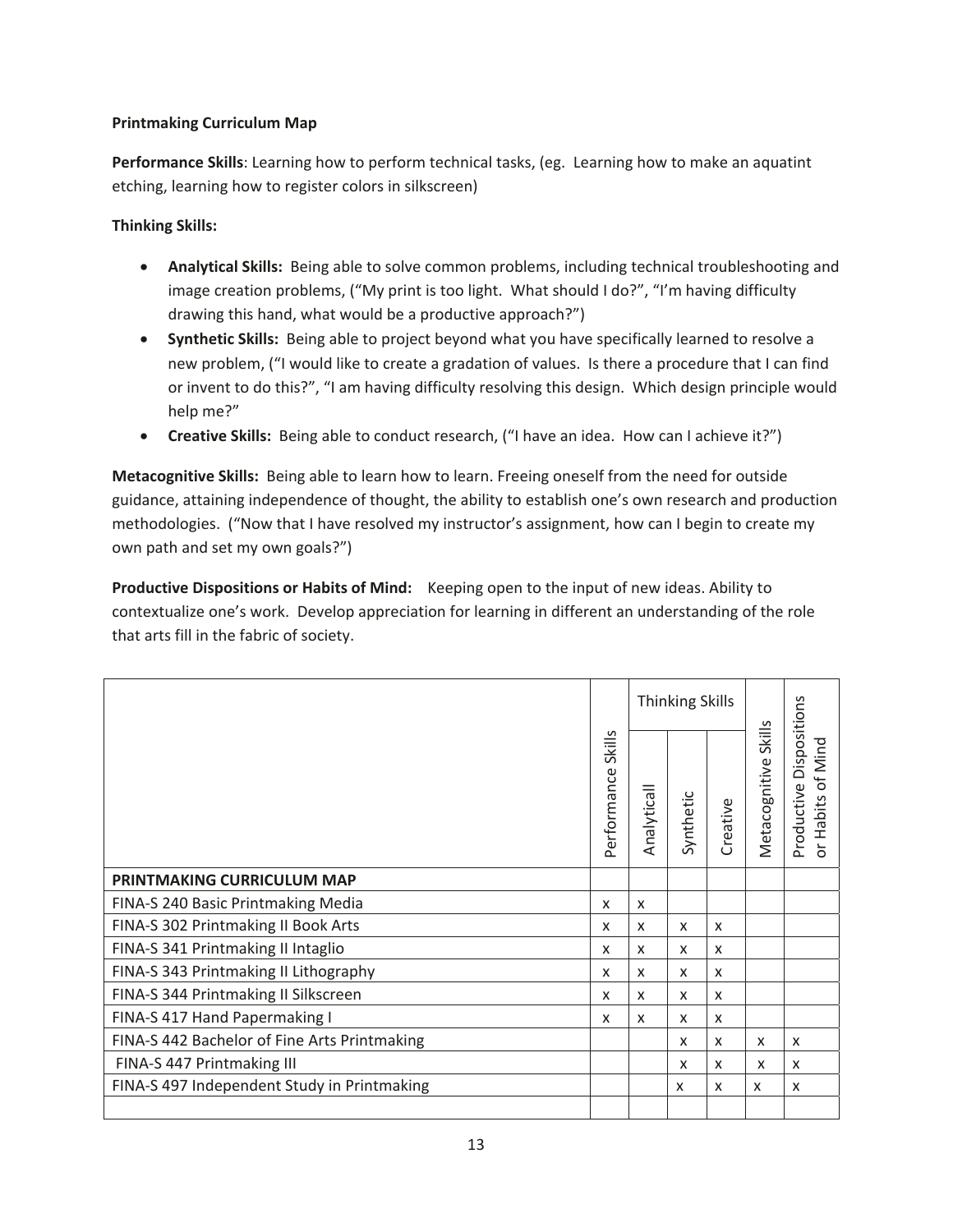# **Sculpture Curriculum Map**

**Performance Skills**: Learning how to perform technical tasks, (eg. Learning how to carve stone, how to model clay, how to fabricate with steel, welding, or wood, construction.)

# **Thinking Skills:**

- **Analytical Skills:** Being able to solve common problems, including technical troubleshooting and image creation problems, ("My weld is too superficial and weak. Does it have enough penetration? The proportions of my clay figure are off. Any suggestions or method?)
- **•** Synthetic Skills: Being able to project beyond what you have specifically learned to resolve a new problem, ("I have learned the basics of mold-making. How do I create a multiple parts mold?)
- **Creative Skills:** Being able to conduct research, (I feel comfortable working in small scale. How do I approach a large scale project?)

**Metacognitive Skills:** Being able to learn how to learn. Freeing oneself from the need for outside guidance, attaining independence of thought, the ability to establish one's own research and production methodologies. (How do I become an independent researcher?)

**Productive Dispositions or Habits of Mind:** Keeping open to the input of new ideas. (Challenging assumptions, taking responsibility for one's own evolution, welcoming diverse opinions, inviting dialogue, debate and mutual respect. "I have questions. I welcome a method to help me find answers.")

|                                            |                           |                           | <b>Thinking Skills</b> |          |                         |                                                                |
|--------------------------------------------|---------------------------|---------------------------|------------------------|----------|-------------------------|----------------------------------------------------------------|
|                                            | Skills<br>Performance     | Analytica                 | Synthetic              | Creative | Skills<br>Metacognitive | Dispositions<br>Habits of Mind<br>Productive<br>$\overline{5}$ |
| <b>SCULPTURE CURRICULUM MAP</b>            |                           |                           |                        |          |                         |                                                                |
| FINA-F 101 Fundamental Studio-3D           | $\boldsymbol{\mathsf{x}}$ | X                         |                        |          |                         |                                                                |
| FINA-S 260 Ceramics 1                      | x                         | X                         | X                      | X        |                         |                                                                |
| FINA-S 270 Sculpture 1                     | X                         | $\boldsymbol{\mathsf{x}}$ | X                      | X        |                         |                                                                |
| FINA-S 361 Ceramics 2                      | $\boldsymbol{\mathsf{x}}$ | $\boldsymbol{\mathsf{x}}$ | X                      | X        |                         |                                                                |
| FINA-S 371 Sculpture 2                     | $\boldsymbol{\mathsf{x}}$ | $\mathsf{x}$              | x                      | X        |                         |                                                                |
| FINA-S 403 Anatomy for the Artist          | X                         | X                         | x                      | X        |                         |                                                                |
| FINA-S 471 Sculpture 3                     |                           |                           | x                      | X        | $\times$                | X                                                              |
| FINA-S 472 Bachelor of Fine Arts Sculpture |                           |                           | x                      | X        | X                       | X                                                              |
| 14                                         |                           |                           |                        |          |                         |                                                                |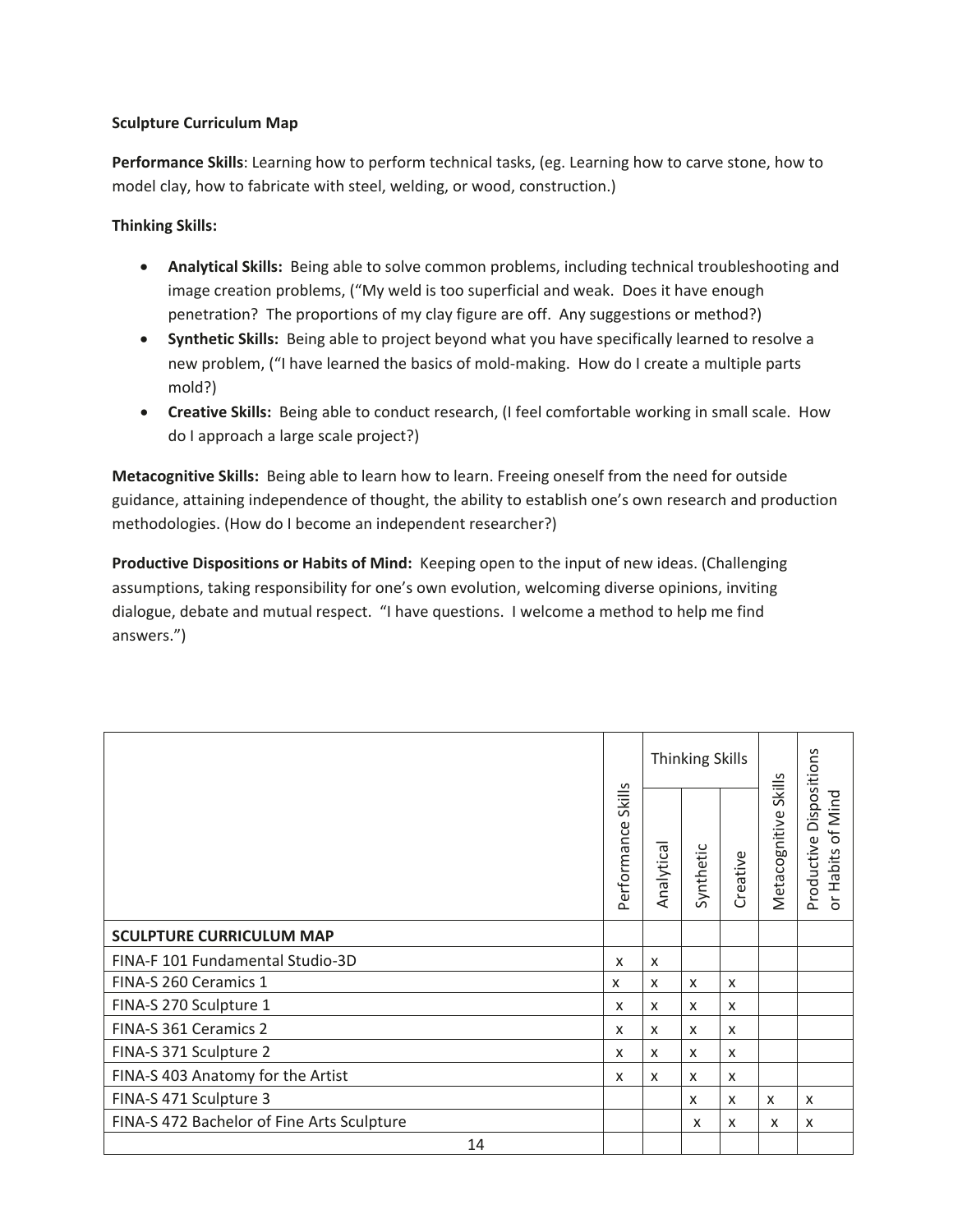# **Assessing Student Performance in the Upper Divisional Review**

 The upper divisional review is given roughly at the end of the sophomore year. Typically we expect our students to have completed approximately 56 credit hours of either the 129 credit hour BFA or the 122 credit hour BA degrees. We also expect our students to have completed all four of their foundations courses and at least one course in the art history sequence. It is part of our advising practice that we encourage them to do so.

 Not all students are accepted into the program the first time they come up for the review. They are permitted two chances to pass.

 When students transfer into the program either from on or off campus they will be reviewed if they have the appropriate number of credits, even if they have taken very few credits towards their art degree. It is felt that the first review establishes our expectations for them and helps them to prepare more carefully for a second review. A time is then set for this review.

 During the review the student presents a display of work completed during their studies. We ask that the work should reflect the breadth of their art studies but should focus mostly on their area of study. Photographers, for instance, might show work from their drawing and design classes but would be expected to concentrate on presenting their photographs. The students typically present a five minute summation of their experiences thus far.

 After the brief presentation the faculty questions the student for a period of fifteen to twenty minutes and then, excusing the student, discusses their decision.

 A rubric has been developed over the last two years as a metric to help us assess not only the worthiness of the students but also to determine the strengths and weaknesses of the program itself.

 The rubric below has been extensively discussed, and benchmarks have been established that should help to provide more reliable data.

#### **The Upper Divisional Rubric**

| <b>Performance Skills</b>                                                                                                                                                                                                                                                                                                           |  | best |
|-------------------------------------------------------------------------------------------------------------------------------------------------------------------------------------------------------------------------------------------------------------------------------------------------------------------------------------|--|------|
| The student presented him or herself in a professional manner.<br>1.<br>The student is expected to dress and comport themselves appropriately.                                                                                                                                                                                      |  |      |
| 3= Excellent students will present themselves as if they were going for a job interview.<br>They will appear at ease and comfortable presenting their work.<br>2= The student will be neat but perhaps somewhat disorganized or confused about<br>expectations.<br>1= The student will dress or express themselves inappropriately. |  |      |
| The visual presentation of the material was organized and thoughtful.<br>2.<br>Students are expected to take good physical care of their work as well as present it in a<br>logical and visually thoughtful manner.                                                                                                                 |  |      |
| 3= Excellent students should seek out guidance in the works to select for the review                                                                                                                                                                                                                                                |  |      |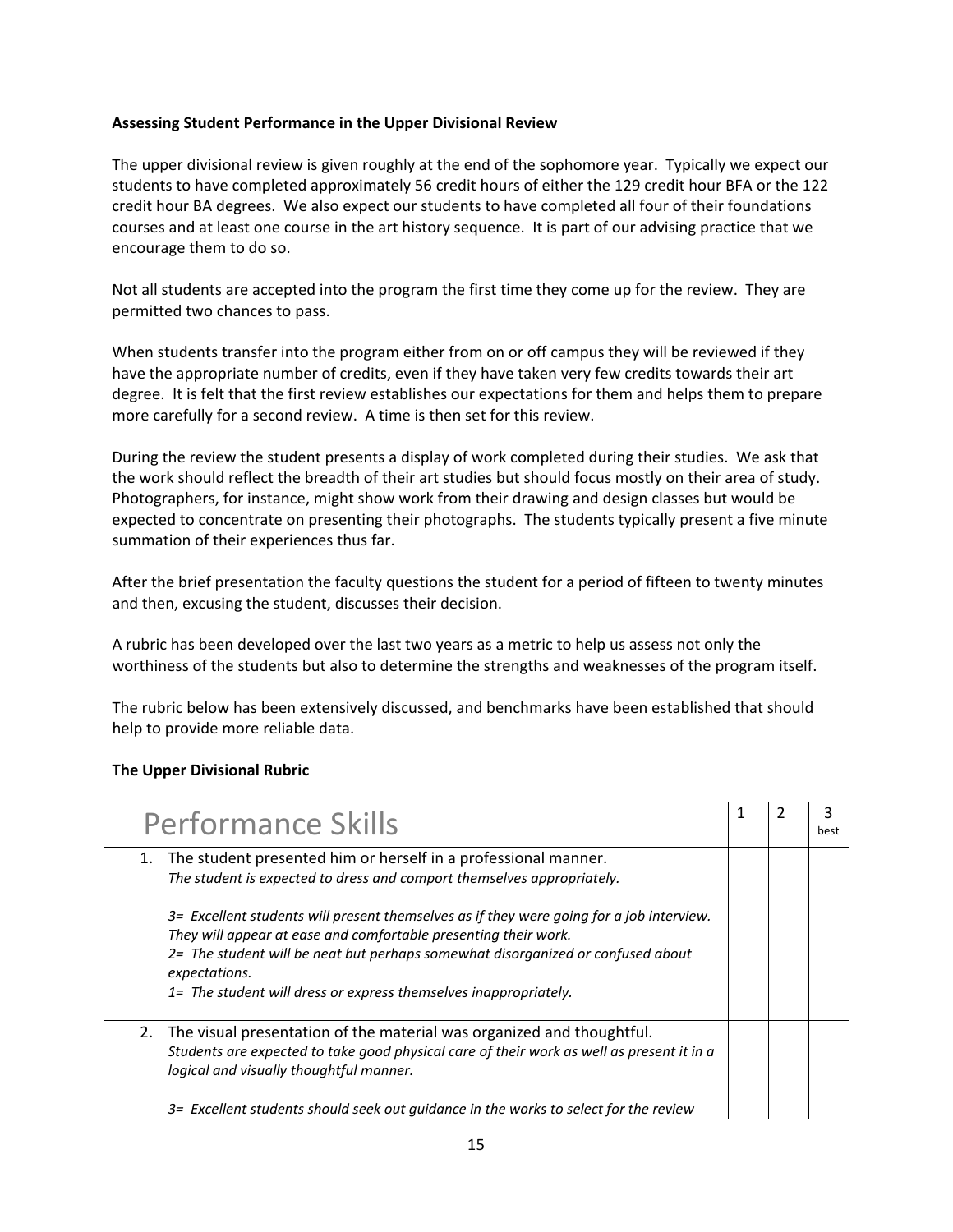|    | and have done planning in how to present it.                                                                                      |  |  |
|----|-----------------------------------------------------------------------------------------------------------------------------------|--|--|
|    | 2= Students make organized presentations, but they are relatively unsophisticated.                                                |  |  |
|    | 1= Presentation is visually disorganized and inadequate.                                                                          |  |  |
|    |                                                                                                                                   |  |  |
|    |                                                                                                                                   |  |  |
| 3. | The student had prepared some comments about his or her work that were                                                            |  |  |
|    | relevant.                                                                                                                         |  |  |
|    | The upper divisional review is a watershed moment for students seeking the degree so                                              |  |  |
|    | it is important that students organize their remarks prior to coming to the review.                                               |  |  |
|    |                                                                                                                                   |  |  |
|    | 3= Excellent students will be able to concisely provide a clear overview of their goals as                                        |  |  |
|    | they are thus far understood, as well as giving an outline of steps they have taken to<br>achieve them in their academic program. |  |  |
|    | 2= There will be some evidence that the student has preplanned, notes perhaps or                                                  |  |  |
|    | smooth or sequenced delivery.                                                                                                     |  |  |
|    | 1= There is no evidence of preparation; student will ad-lib or speak off the cuff.                                                |  |  |
| 4. | The student was aware of the work of past artists who have been influential in                                                    |  |  |
|    | his or her work.                                                                                                                  |  |  |
|    | No good artist works in a vacuum. All students are expected to study the history of art                                           |  |  |
|    | and to inform themselves about individuals, movements, and artistic periods that are                                              |  |  |
|    | relevant to what they are doing.                                                                                                  |  |  |
|    |                                                                                                                                   |  |  |
|    | 3=Excellent students will be able to cite multiple sources and clearly explain what they                                          |  |  |
|    | have derived from each.                                                                                                           |  |  |
|    | 2= The student may identify several sources but have difficulty making them relevant to                                           |  |  |
|    | the work on view.                                                                                                                 |  |  |
|    | 1= The student is unable to name sources or is simply unaware of them.                                                            |  |  |
| 5. | Assessment of the technical ability of the student.                                                                               |  |  |
|    | It should be born in mind that students are mid-course in the acquisition of their basic                                          |  |  |
|    | skill set.                                                                                                                        |  |  |
|    |                                                                                                                                   |  |  |
|    | 3= Excellent students will have some command of the technical jargon as well as a                                                 |  |  |
|    | collection of examples illustrating successful understanding of basic procedures. These                                           |  |  |
|    | should be appropriate to the number of studio classes that they have successfully                                                 |  |  |
|    | completed.                                                                                                                        |  |  |
|    | 2= Students will have some command over area specific language but not appear                                                     |  |  |
|    | comfortable with it in all cases.                                                                                                 |  |  |
|    | 1= Students will use common language unrelated to the field.                                                                      |  |  |
|    | <b>Thinking Skills</b>                                                                                                            |  |  |
| 6. | The student was able to cogently discuss the strengths and weaknesses of his                                                      |  |  |
|    | or her work. Students should be able to verbally address the issues outlined in the                                               |  |  |
|    | rubric of this critical review. At this point in their career it is not unexpected that they                                      |  |  |
|    | be nervous, but they should be able to demonstrate their grasp of the issues addressed                                            |  |  |
|    | in their classes thus far.                                                                                                        |  |  |
|    |                                                                                                                                   |  |  |
|    | 3= The ability to present and discuss underlying issues in their work should be                                                   |  |  |
|    | beginning to form at this point. Students should certainly be able to talk about their                                            |  |  |
|    | technical skills and about design aspects of their work. Excellent students will already                                          |  |  |
|    | be addressing the conceptual basis for some of their work.                                                                        |  |  |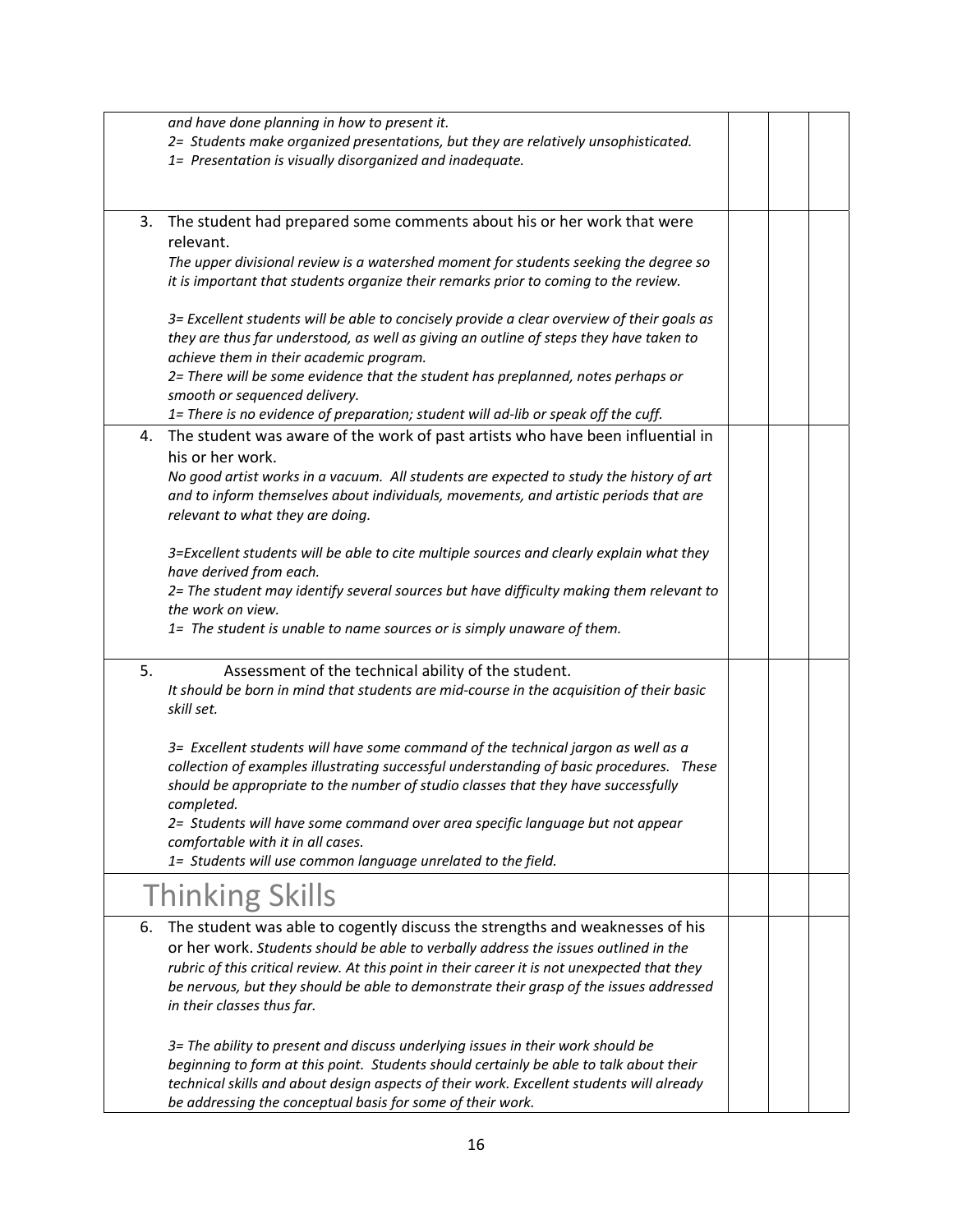|    | 2= The student (even if works chosen might be inappropriate) does recognize design<br>aspects or use area specific language in discussing the works.<br>1= The student will choose completely inappropriate works, or will use no design or<br>other vocabulary specific to technique                                                                                                                                                                              |  |  |
|----|--------------------------------------------------------------------------------------------------------------------------------------------------------------------------------------------------------------------------------------------------------------------------------------------------------------------------------------------------------------------------------------------------------------------------------------------------------------------|--|--|
| 7. | The student was aware of the work of contemporary artists who have been<br>influential in his or her work.<br>All art is a product of its time. Students should be able to give name to contemporary<br>influences.                                                                                                                                                                                                                                                |  |  |
|    | 3= Excellent students will be able to cite multiple sources and clearly explain what they<br>have derived from each.<br>2= The student may identify several sources but have difficulty making them relevant to<br>the work on view.<br>1= The student is unable to name sources or is simply unaware of them.                                                                                                                                                     |  |  |
| 8. | Assessment of the ability of the student as a designer.<br>Apart from their ability to discuss the design underpinnings of their work, covered in an<br>earlier part of the rubric, students should be able to demonstrate that the lessons have<br>been viscerally understood.                                                                                                                                                                                    |  |  |
|    | 3= Excellent students will express design ideas clearly and reference examples<br>appropriately.<br>2= Students will struggle to speak about the design aspects of their work or have a<br>limited knowledge of design principles.<br>1= Students will be unable to discuss their work in terms of its design.                                                                                                                                                     |  |  |
| 9. | The student performed well academically.<br>The excellent student should be performing well in other areas of study as well as in the<br>studio. We have decided to add the GPA here, rounded to the nearest whole number.                                                                                                                                                                                                                                         |  |  |
|    | 10. Assessment of the overall quality of the work.<br>The evaluation of the art from the standpoint of its initial impact.<br>3= The excellent student will have a series of works that are visually effective.<br>2= The student will have some visually effective works but will not necessarily be able<br>to select them from the group.<br>1= The student has no visually striking work.                                                                      |  |  |
|    | <b>Metacognitive Skills</b>                                                                                                                                                                                                                                                                                                                                                                                                                                        |  |  |
|    | 11. Assessment of the conceptual foundation of the artist's work.<br>All artists should have an understanding of the ideas that form the foundation of their<br>work .                                                                                                                                                                                                                                                                                             |  |  |
|    | 3= Excellent students will provide reasons that begin to go beyond the mundane,<br>elaborating their own theories and referencing the ideas of others.<br>2= Students' ideas stem from preconceived ideas that have not been thoughtfully<br>examined. There does not appear to be a directed effort to investigate the conceptual<br>basis of their art more deeply.<br>1= Students may not be aware that this aspect of art is important or that it even exists. |  |  |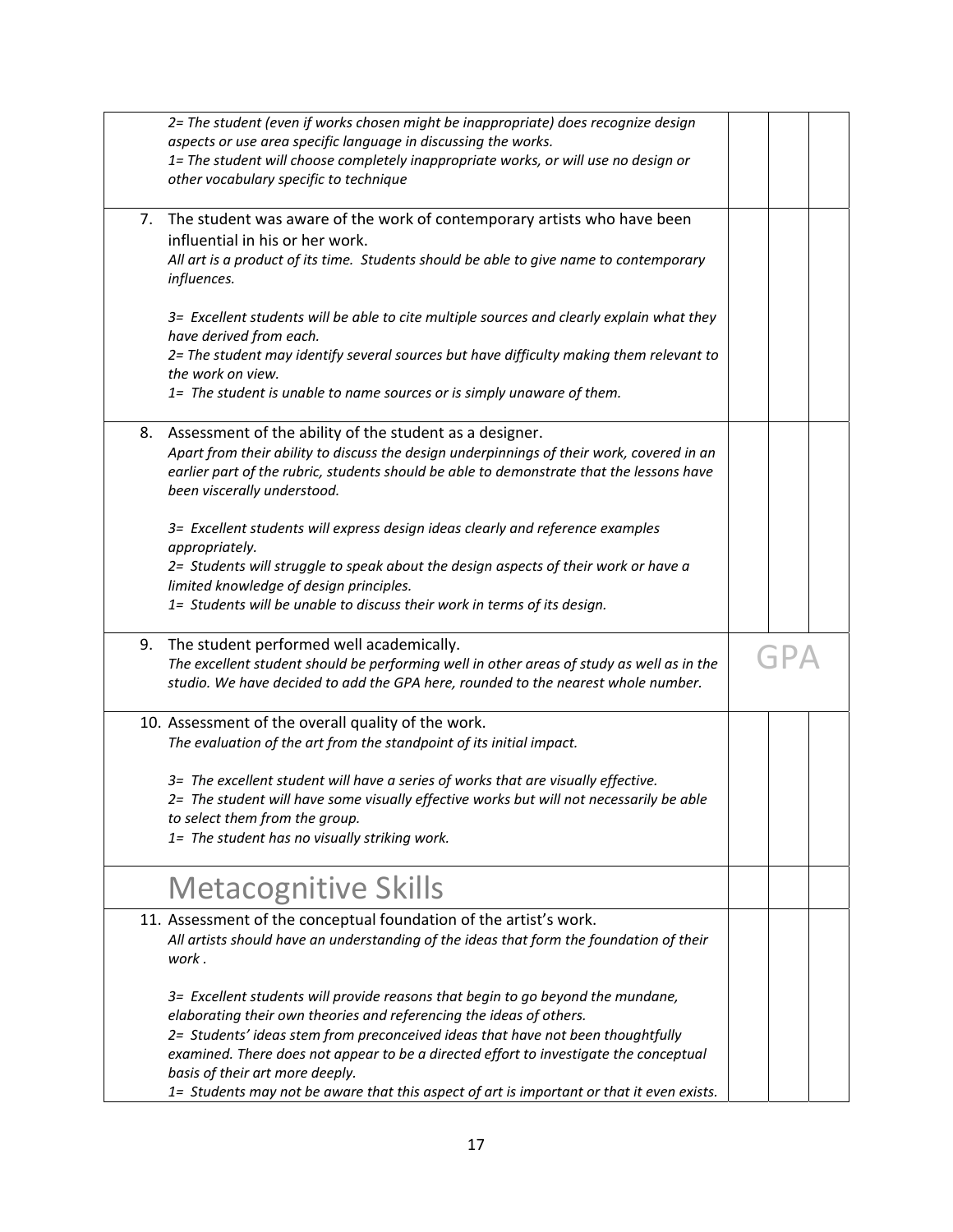| <b>Productive Dispositions or Habits of Mind</b>                                                                                                                                                                                                                                                                                                                                                                                                                                                                                                                                                                                                                                                                                                                                                                                                                                                                                                                                                    |  |  |
|-----------------------------------------------------------------------------------------------------------------------------------------------------------------------------------------------------------------------------------------------------------------------------------------------------------------------------------------------------------------------------------------------------------------------------------------------------------------------------------------------------------------------------------------------------------------------------------------------------------------------------------------------------------------------------------------------------------------------------------------------------------------------------------------------------------------------------------------------------------------------------------------------------------------------------------------------------------------------------------------------------|--|--|
| 12. The student had given some thought to his or her future goals.<br>Students should be able to verbalize why they have chosen art as their major and what<br>role they have so far perceived it will play in their future lives. At this point students are<br>not expected to have a plan, but merely to discuss the most significant aspects of their<br>attraction to art and how in an ideal world they would like to see these play out.<br>3= Excellent students might have evaluated this projection from multiple points of view<br>in terms, for example, of pragmatism or personal fulfillment. Quixotic ideas could be<br>welcome. Highest points are given to the demonstration of thoughtfulness and clear<br>articulation.<br>2= Students' ideas stem from preconceived ideas that have not been thoughtfully<br>examined. There does not appear to be a directed effort to investigate their<br>motivations more deeply.<br>1= Students' have not thought about their motivations. |  |  |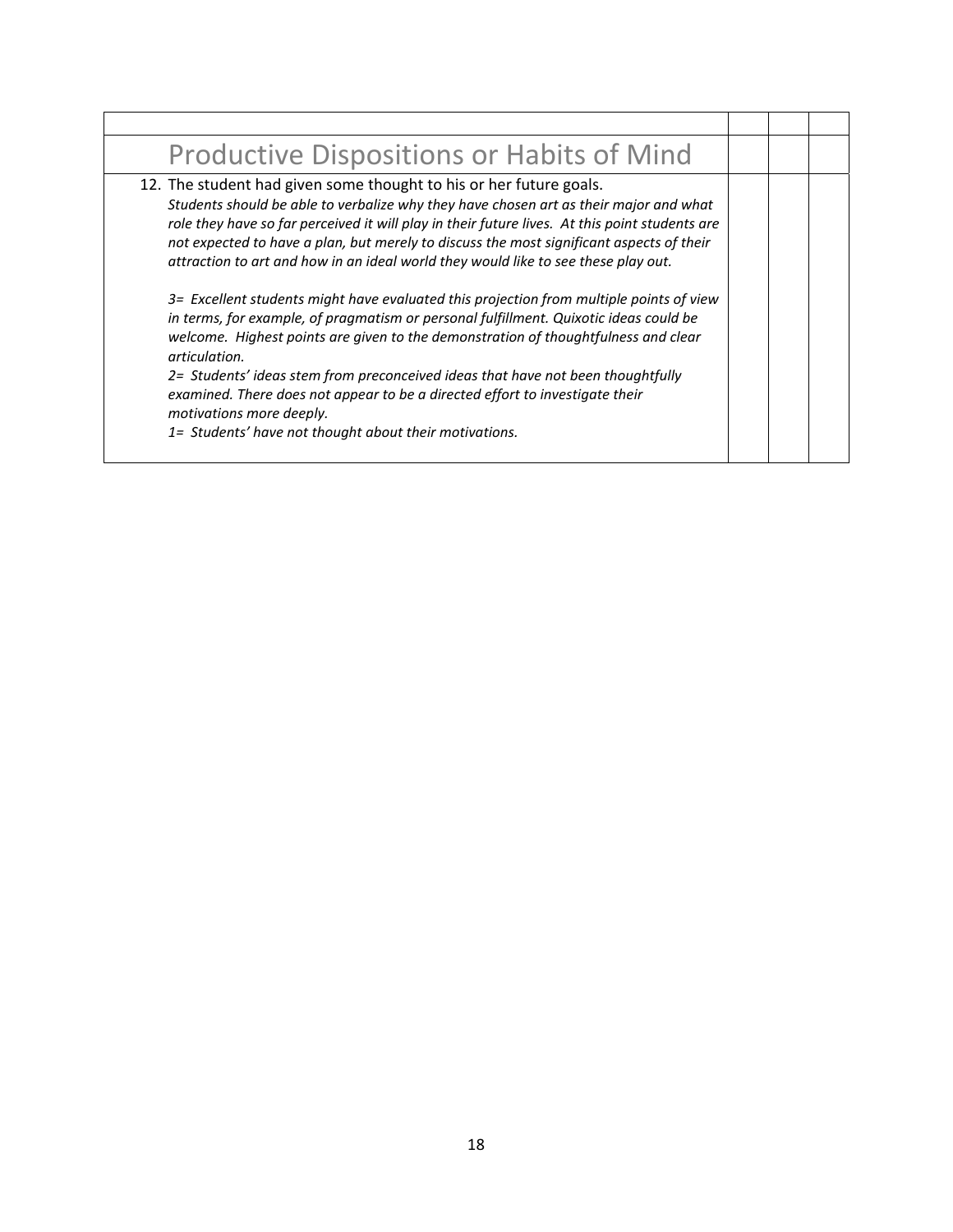#### To students in Fine Arts,

You have reached approximately the mid-point in acquiring the credits towards your degree. At this time you are still pre-BFA or BA and must pass the Upper Divisional Review to be accepted into the program as a BFA or BA student. This letter is to notify you that the time has come for your review. The review offers you the opportunity to make a presentation that represents your artistic development as a whole to date. Please take this seriously as you will have only two chances to pass this review.

Reviews are scheduled for Thursday, April 26 and Friday, April 27 in studio 130 and 140 of the Fine Arts Building. A signup sheet for review appointments will be available in the School of the Arts Office, Northside 101. Signup is on a first-come, first-served basis. If you don't sign up by Friday, April 20th, **you will be assigned a slot.**

# **Preparing for the Upper Divisional Review: a Checklist**

- $\Box$  You should select your work carefully. Most of the work in your presentation should represent the area of your BFA. If you have other strong works from other areas these should be included. A representative but smaller sampling of work from your other art classes should also be included. If you are a BA student then your work should show strong examples from a broad array of your art classes.
- $\Box$  You should consult with your area advisor in selecting your work. You should also discuss how best to display it. In general it is not necessary to frame the work, although it should be cleanly presented. Crumpled drawings or poorly printed photographs do not make a good impression.
- $\Box$  On the day of the review you should come dressed as if you were coming to a job interview.
- $\Box$  You should prepare some comments in advance of the review, briefly addressing your history and experience in the department, your reasons for entering an art program and some thoughts about your future goals.
- $\Box$  You should also come prepared to discuss your work in terms of its strengths and weaknesses. You should be able to discuss your work in terms of its design and content. Be prepared to select your best and worst works and describe your rationale.
- $\Box$  You should also be able to talk about historical and contemporary influences on your work, citing specific artists and explaining how their work relates to yours.
- $\Box$  It's okay to bring notes.

Transfer students will need to bring work from their former school, but when selecting work emphasis should be on work done at IU South Bend.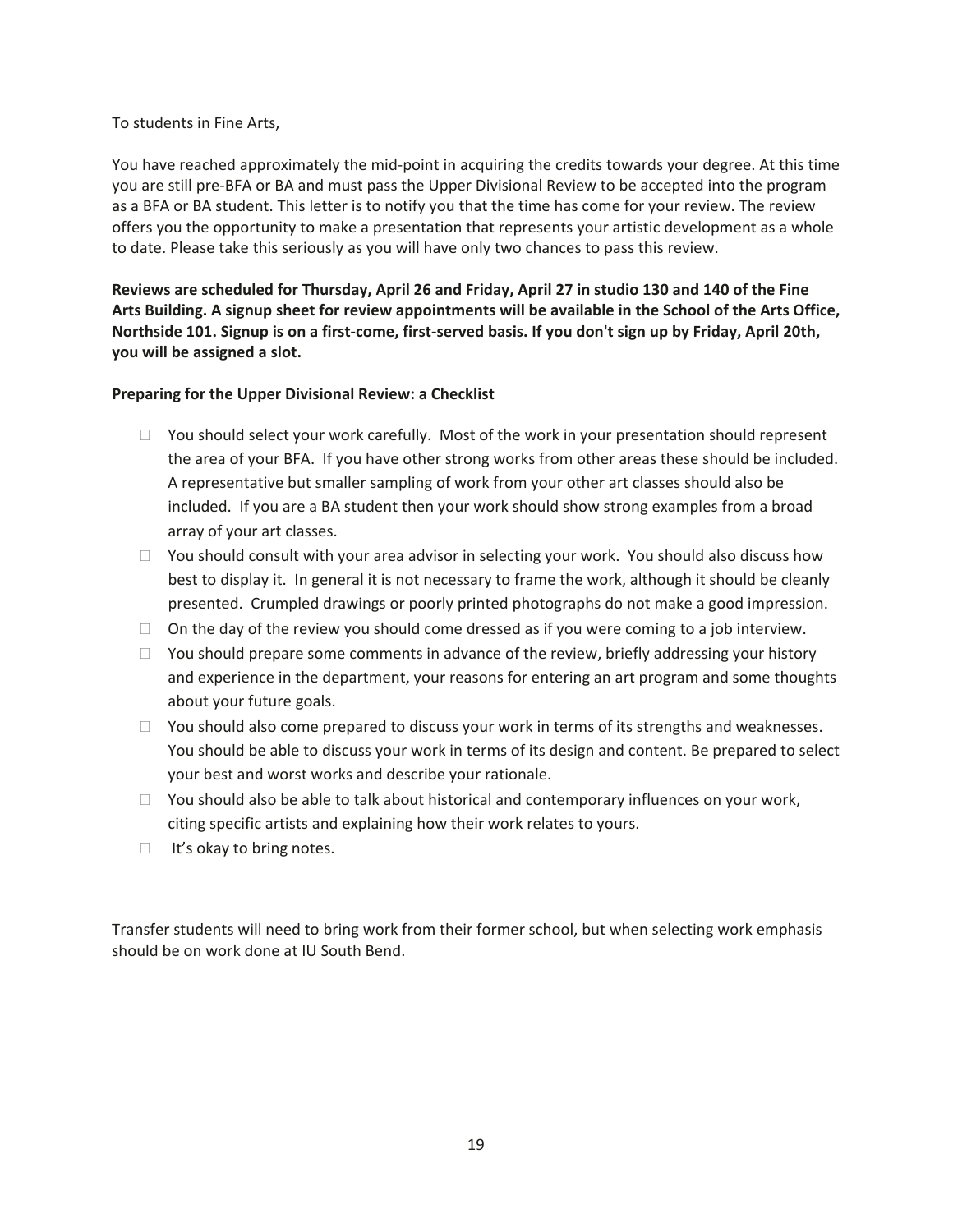#### **What You Should Expect During the Review**

 Your review will take approximately twenty minutes. Please plan on coming about 30 minutes prior to your appointment to allow for setting up and displaying your work. You might arrange to bring a friend to help.

Typically there will be four to six faculty present.

 There will be an informal meet and greet session and then you will introduce yourself with your brief statement.

 A period of question and answer will follow that will address the issues mentioned above, and then you will be asked to step out into the hall to await the decision of the committee.

 Several outcomes are possible. You may be accepted into the degree program outright. You could be accepted with provisions and given a timetable to meet them. You can be declined, in which case you will have an opportunity to be reheard at a later date, also set by the committee. You may only be reheard once.

 **Important:** If you are scheduled for a review and fail to show, your absence will be considered a failed review. If you fail this review twice you will be unable to achieve a degree in the Fine Arts program at IUSB.

We look forward to meeting with you

Sincerely,

 Ron Monsma Coordinator of Fine Arts Assistant Professor of Drawing and Painting Fine Arts Department Ernestine M. Raclin School of the Arts Indiana University South Bend 1700 Mishawaka Ave South Bend IN 46634 rmonsma@iusb.edu 574‐520‐4563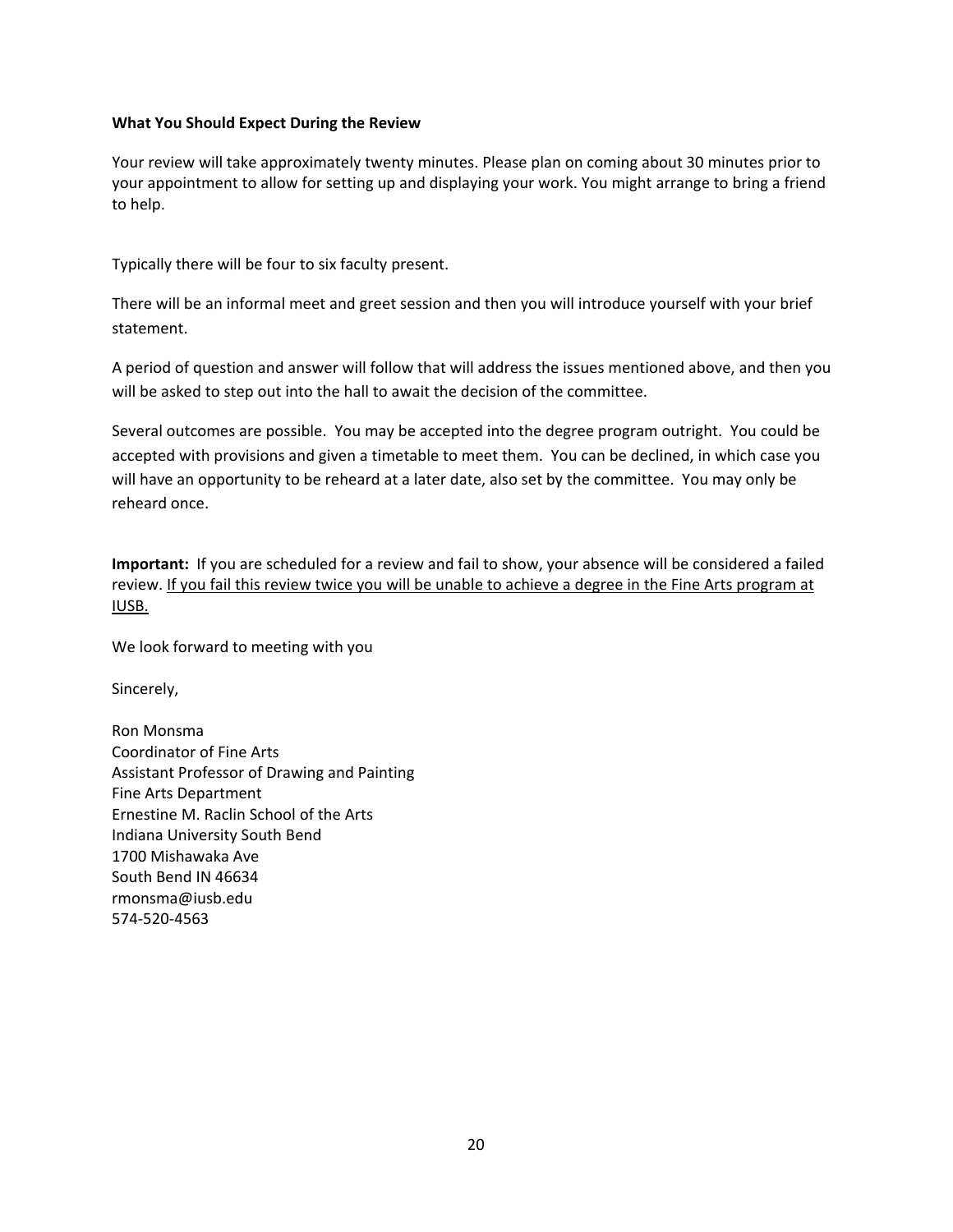# **Data from Upper Divisional Reviews**

| Spring 2011  | <b>Fall 2011</b> |
|--------------|------------------|
| (11 reviews) | (14 reviews)     |

 **Performance Skills**



 **Thinking Skills**